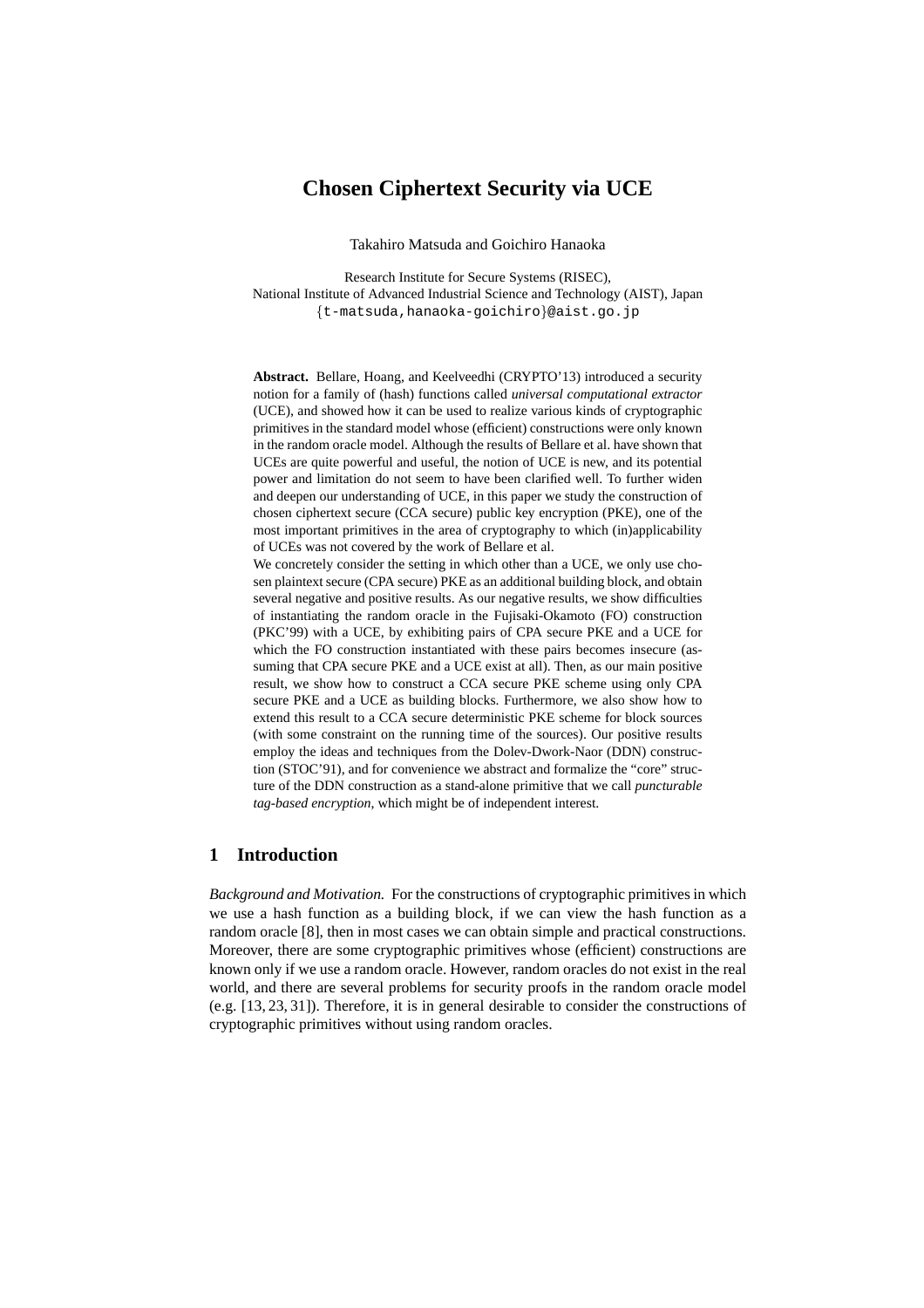In CRYPTO 2013, Bellare, Hoang, and Keelveedhi [4] introduced a new security notion for a family of (hash) functions called *universal computational extractor* (UCE), whose main purpose is to "instantiate" and "replace" random oracles used in a wide class of the constructions of cryptographic primitives with UCEs. The UCE security is intended to capture the security satisfied by a hash function that "behaves like a random oracle" as close as possible, and roughly guarantees that outputs of a hash function (in the family) look random, as long as the inputs to the hash function are hard-to-find even given the related information (called *leakage*) of the inputs, and as long as the inputs are independent of a function index that specifies the function from the family.<sup>1</sup> Bellare et al. [4] showed how UCEs can be used to realize various kinds of cryptographic primitives in the standard model whose (efficient) constructions were only known in the random oracle model (such as deterministic public key encryption [3] and message-locked encryption [7]).

Although the results of Bellare et al. have shown that a UCE is quite powerful and useful, the notion of UCE is new, and its potential power and limitation do not seem to have been clarified well. To further widen and deepen our understanding of UCE, in this paper we study the construction of chosen ciphertext secure (CCA secure) public key encryption (PKE) [33, 36, 19], one of the most important primitives in the area of cryptography for which we have witnessed the great success in the literature (e.g. [9, 20, 21, 1, 34]) and yet to which (in)applicability of UCE was not covered by the work of Bellare et al. (In fact, Bellare et al. showed the instantiability of the random oracle in the OAEP scheme [9], but they only showed the chosen plaintext (CPA) security.) As a first step towards clarifying the usefulness of UCEs in the context of constructing CCA secure PKE, in this paper we concretely consider the setting where, other than a UCE, we only use CPA secure PKE as an additional (and seemingly minimal) building block, and obtain several negative and positive results.

*Our Contributions.* In this paper, we investigate the usefulness and (in)applicability of UCEs in the context of constructing CCA secure PKE. As mentioned above, we concretely study the setting in which other than a UCE, we only use CPA secure PKE as an additional building block, and obtain several negative and positive results.

Our starting point is the Fujisaki-Okamoto (FO) construction [20] which constructs CCA secure PKE from a random oracle and a CPA secure PKE scheme (satisfying some property on cardinality of ciphertexts). As our negative results, in Section 3, we show the difficulties of instantiating the random oracle in the FO construction with a UCE if we simply put a function index of a UCE into a public key. Specifically, we first show that (assuming that CPA secure PKE and a UCE exist) there exists a pair of CPA secure PKE and a UCE for which the FO construction instantiated with this pair is *not* even CPA secure. This result is shown by designing a pair of a CPA secure PKE

 $1$  Actually, "UCE" is not a single security notion, but a family of security notions for a function family, from which a particular notion is specified when we specify what class of "sources" we will consider. For more details, see the explanation and the formal definition in Section 2.1. For convenience, in the introduction, when we just write "UCE" (resp. "UCE security"), we mean a function family that satisfies some version of UCE security notions (resp. one of UCE security notions), and exactly which notion is used will be specified in the formal statements given in Sections 3 and 5.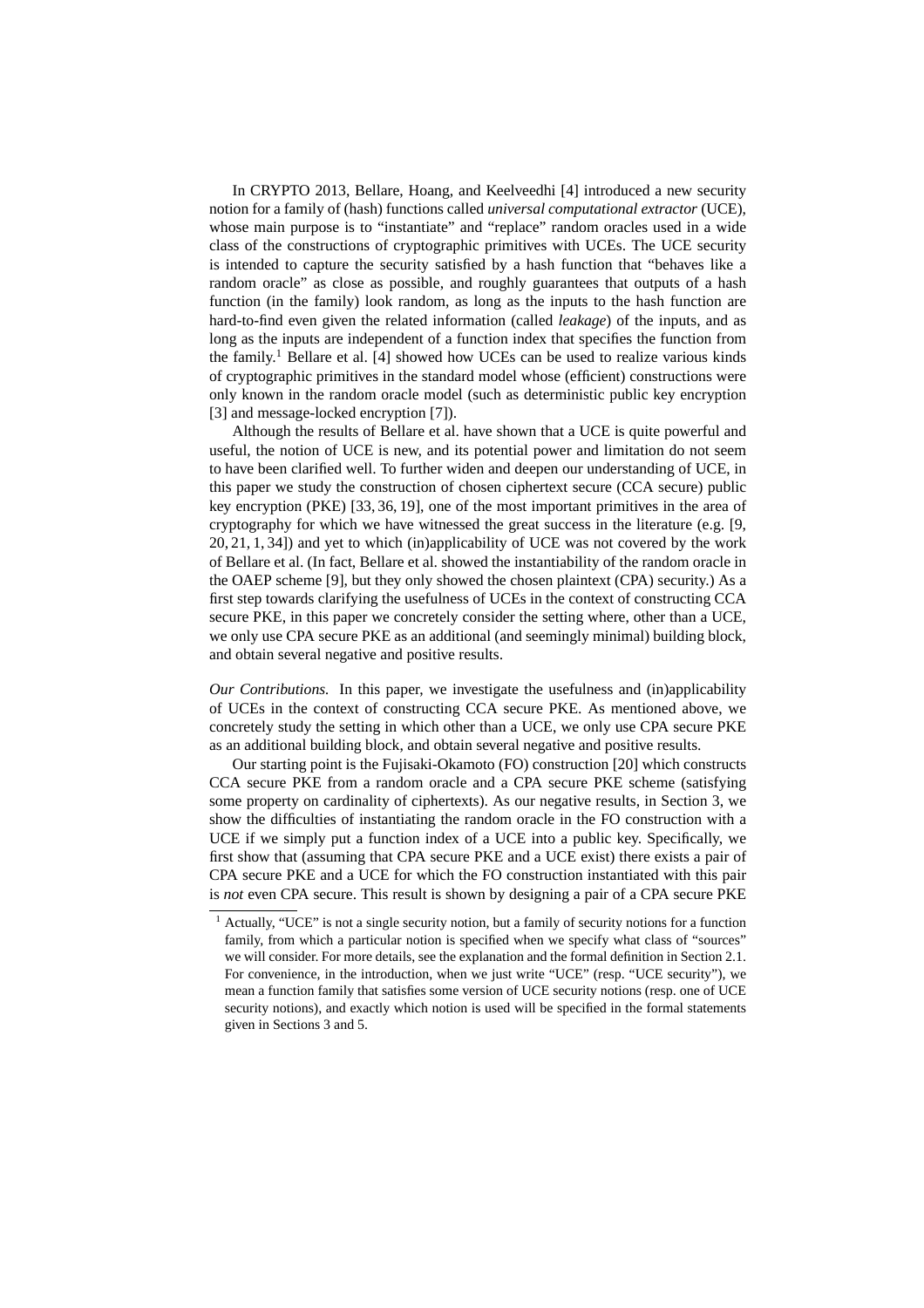scheme having a "weak randomness" and a UCE having a function-index-dependent "weak input" so that when this pair is used as building blocks in the FO construction, the resulting PKE scheme has a public-key-dependent "weak plaintext," which is weak in the sense that a ciphertext leaks the information of whether or not this weak plaintext is encrypted. We then further investigate whether the FO construction can be secure for "public-key-independent" messages, which could be still useful for example in the setting where the FO construction is used as a key encapsulation mechanism (KEM) by encrypting a random message and using it as a session-key (for SKE). We show another negative result for this case by exhibiting yet another pair of CPA secure PKE and a UCE such that when used as building blocks, the FO construction is *not* CCA1 secure even if we restrict an adversary to choose two uniformly random (and hence public-keyindependent) plaintexts as its challenge plaintexts and allow the adversary to make only one decryption query. This result is obtained by designing a pair of CPA secure PKE and a UCE which have a public-key-dependent "critical ciphertext" whose decryption result reveals the (essential part of) secret key. For more details, see Section 3.

Given the above negative results, we depart from the original FO construction [20]. By employing the ideas and techniques from the classical Dolev-Dwork-Naor (DDN) construction [19] together with a UCE, we obtain several positive results. Specifically, in Section 5, as our main positive result we show how to construct a CCA secure PKE scheme using only a CPA secure PKE scheme and a UCE. We actually construct a CCA secure key encapsulation mechanism (KEM), but by combining it with a CCA secure SKE scheme, we obtain a full-fledged CCA secure PKE scheme [17]. Furthermore, we show how this KEM can be extended to obtain a deterministic PKE (DPKE) scheme that is CCA secure for block sources (with some additional constraint on the running time of the sources), using the same building blocks as above. To the best of our knowledge, our DPKE scheme is the first scheme which achieves CCA security for block sources in the standard model without using lossy trapdoor functions (TDFs) [35] or related primitives (though we have some non-standard restriction on the running time of sources). By noting that a CCA secure DPKE scheme (for block sources with bounded running time) is as it is an injective TDF which satisfies adaptively one-wayness [26], this result immediately yields an adaptively one-way TDF as well. We also show how to weaken the assumption on the UCE security if the underlying PKE scheme is additionally a lossy encryption scheme [6]. The ideas and techniques for our proposed constructions are explained in more details in "*Overview of Techniques*" paragraph below.

Our positive results clarify not only a new and important primitive for which UCEs are useful, but also insights for the "gap" between CPA and CCA security for PKE. Specifically, our results imply that if there exists a CPA secure PKE scheme and a UCE, then there exist a CCA secure PKE scheme and a CCA secure DPKE for block sources (with some constraint on the running time). This could be contrasted with the current state-of-the-art attempts for constructing PKE schemes that satisfy security which is as close as CCA security, using only a CPA secure PKE scheme as a building block. The current best security is bounded CCA security [16] (more precisely, non-malleability under bounded-CCA [15] and its slightly stronger variant [30]). Therefore, our results serve as a concrete evidence that a UCE is quite a strong primitive, and has the power to "jump" the currently known gap between CPA and CCA security for PKE schemes.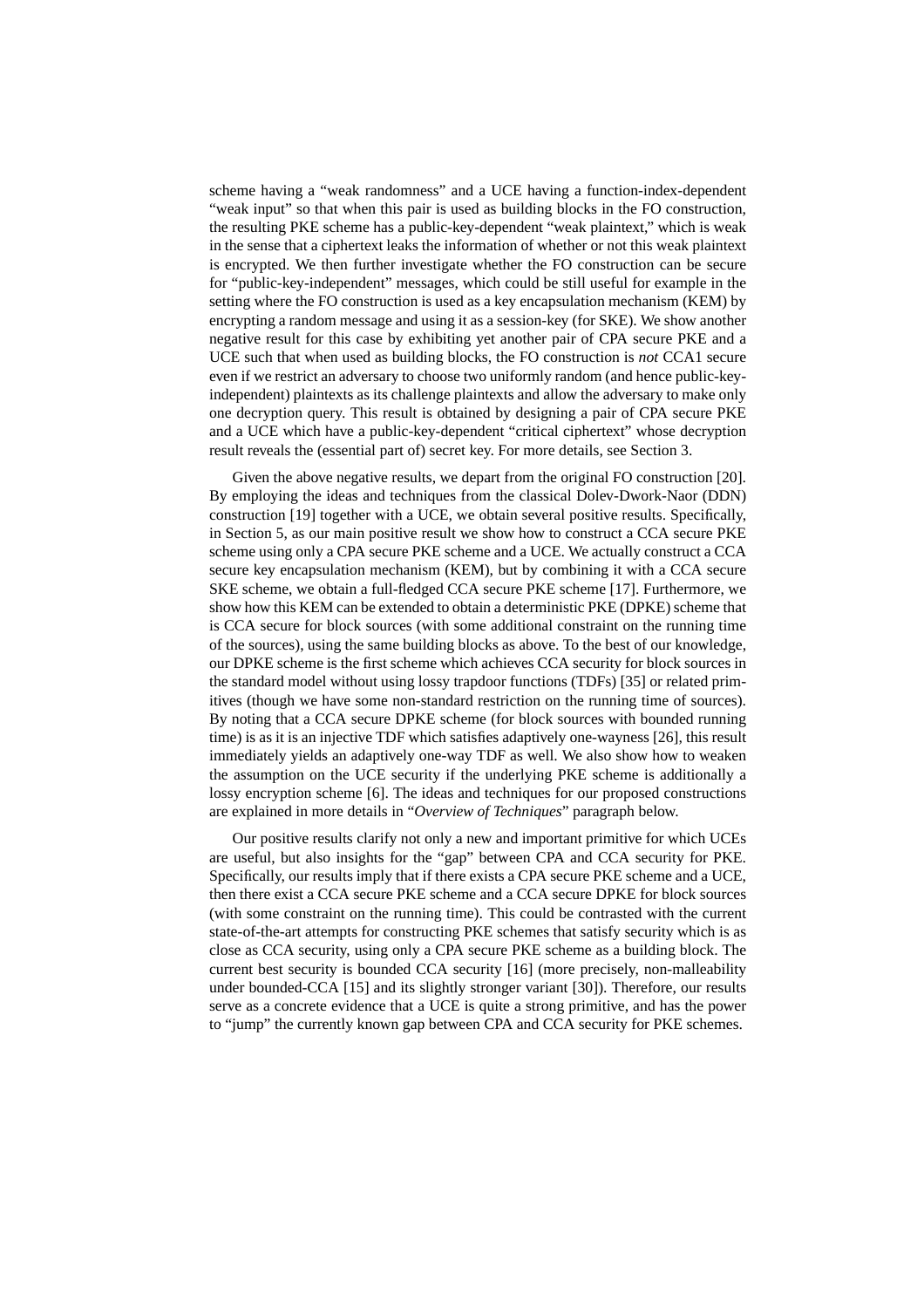As explained in details below, in our proposed constructions, we employ the ideas and techniques from the DDN construction [19]. For ease of notation and reducing the description complexity, we abstract the "core" structure of the DDN construction as tag-based encryption (TBE) [28, 25] with some special property, and formalize it as a stand-alone primitive which we call *puncturable TBE* (PTBE). This formalization may be useful for understanding the security proof of the DDN construction, and future works that use the ideas and the techniques of the DDN construction in a similar way to ours, and may be of independent interest. For more details, see Section 4.

Due to space limitation, most of the proofs of the theorems and lemmas in this paper are omitted and will be given in the full version, and we only give proof sketches or intuitive explanations.

*Overview of Techniques.* Our proposed CCA secure KEM is based on the DDN construction [19], which originally constructs a CCA secure PKE scheme using a CPA secure PKE scheme, a non-interactive zero-knowledge (NIZK) proof, and a one-time signature scheme. In the original DDN construction, the NIZK proof roughly ensures that each "component"-ciphertext from the underlying CPA secure PKE scheme is in a valid form, i.e. it is in the range of the encryption algorithm and encrypts the same value. Here, if there is another mechanism that ensures the "validity" of componentciphertexts, then we can remove the NIZK proof from this construction. This is the place where a UCE comes into play. Specifically, by relying on the power of UCE, for the DDN construction we realize the mechanism of the "randomness-recovering decryption" (also called "witness-recovering decryption") [20, 21, 35, 10, 37, 32, 24, 29], where (a part of) randomness used to generate a ciphertext is recovered in the decryption process, and this recovered randomness is used to check the validity of the componentciphertexts by re-encryption. This "decrypt-then-re-encrypt"-style validity check works as an alternative of the NIZK proof in the original DDN construction. Actually, such a mechanism of recovering randomness in the decryption process usually causes a circularity between a plaintext and a randomness (used to generate the ciphertext itself), but in our construction this circularity can be overcome by the security of a UCE.

Then, our proposed CCA secure KEM is obtained by applying one more enhancement to this "DDN without NIZK" construction. Specifically, we implement the mechanism of preventing the "re-use" of component-ciphertexts in the DDN construction, which is originally realized by a one-time signature (i.e. the technique of using a verification key of the one-time signature as a kind of "non-reusable tag" in each ciphertext), with a commitment scheme. This change not only leads to smaller ciphertexts, but also (by appropriately combining it with a UCE) to a scheme with "full randomness-recovering," namely, in the decryption process an entire randomness is recovered. Hence, with a similar observation in [10], we also obtain a CCA secure DPKE scheme for block sources. (However, we need to put some additional constraint on the sources, due to the requirement on UCE security notions that we use.) For more details about our constructions, see Section 5.

*Related Work.* The notion of CCA security for PKE was formalized by Naor and Yung [33] and Rackoff and Simon [36]. Since the introduction of the notion, CCA secure PKE schemes have been studied in a number of papers, and thus we only briefly review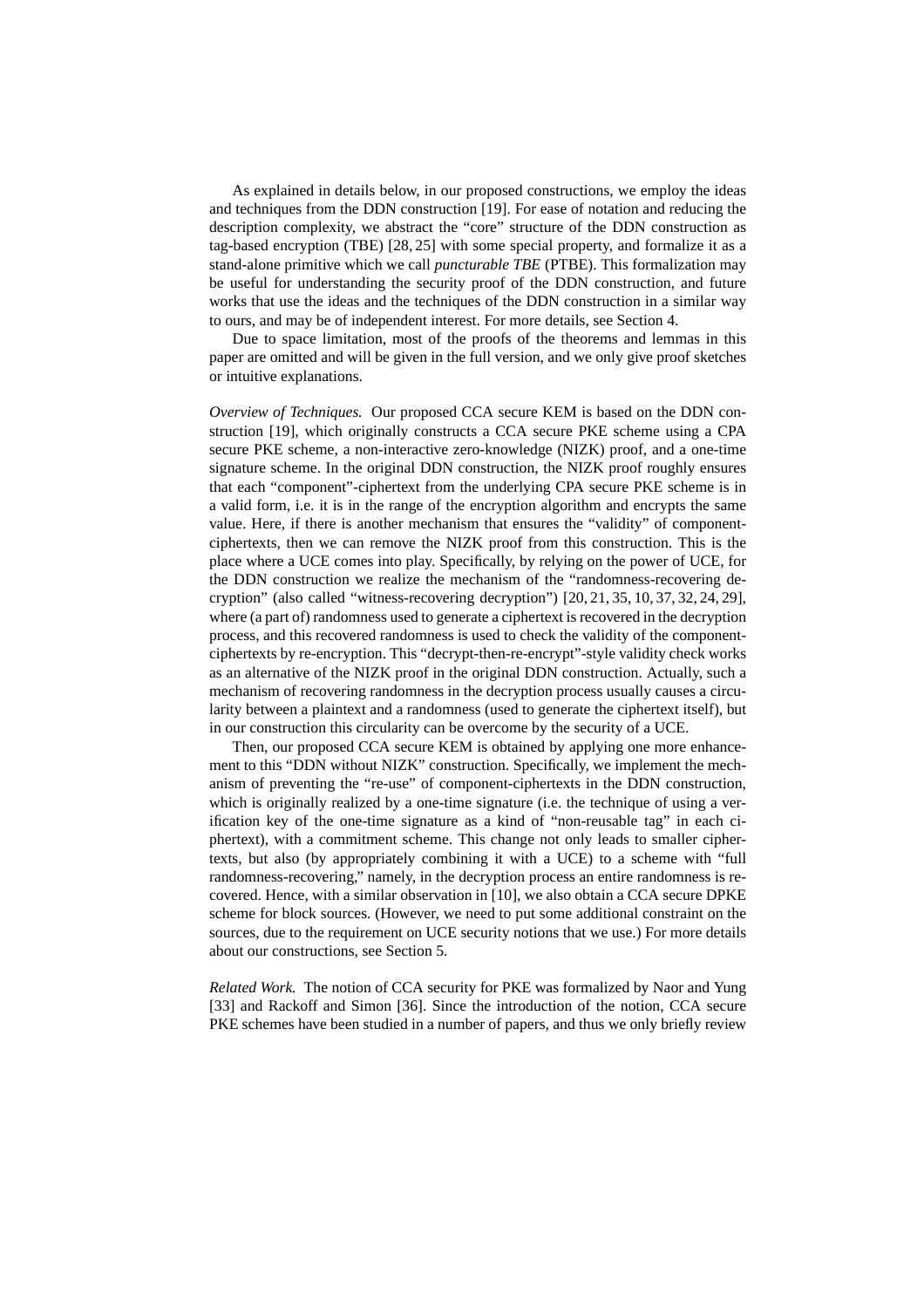constructions from general cryptographic assumptions. Dolev, Dwork, and Naor [19] showed the first construction of a CCA secure PKE scheme, from a CPA secure scheme and a NIZK proof system, based on the construction by Naor and Yung [33] that achieves weaker non-adaptive CCA (CCA1) security. Canetti, Halevi, and Katz [14] showed how to transform an identity-based encryption scheme into a CCA secure PKE scheme. Kiltz [25] showed that the transform of [14] is applicable to a weaker primitive of tag-based encryption (TBE). Peikert and Waters [35] showed how to construct a CCA secure PKE scheme from a *lossy* trapdoor function (TDF). Subsequent works showed that TDFs with weaker security/functionality properties are sufficient for obtaining CCA secure PKE schemes [37, 26, 39]. Myers and Shelat [32] showed that a CCA secure PKE scheme for 1-bit plaintexts can be turned into one for arbitrarily long plaintexts. Hohenberger, Lewko, and Waters [24] showed that CCA secure PKE can be constructed from a PKE scheme with a weaker security notion called detectable CCA security. Lin and Tessaro [27] showed how to amplify weak CCA security into strong (ordinary) CCA secure one. Recently, Sahai and Waters [38] showed how (among other primitives) CCA secure PKE can be constructed using indistinguishability obfuscation [2, 22]. Very recently, Matsuda and Hanaoka [29] showed how to construct CCA secure PKE using obfuscation for point functions (with multi-bit output), and Dachman-Soled [18] showed a construction from PKE satisfying (the standard model) plaintextawareness as well as some additional "simulatability" property. We note that our proposed constructions and these two constructions [29, 18] have the properties that they all rely on the ideas and techniques of the DDN construction [19].

## **2 Preliminaries**

In this section, we review the basic notation and the definitions of primitives.

*Basic Notation.* N denotes the set of all natural numbers. For  $m, n \in \mathbb{N}$ , we define  $[n] := \{1, \ldots, n\}$ , and "Func<sub>*m*→*n*</sub>" denotes the set of all functions *F* of the form  $F: \{0, 1\}^m \to \{0, 1\}^n$ . " $x \leftarrow y$ " denotes that *x* is chosen uniformly at random from *y* if *y* is a finite set, *x* is output from *y* if *y* is a function or an algorithm, or *y* is assigned to *x* otherwise. If *x* and *y* are strings, then " $|x|$ " denotes the bit-length of *x*, " $x||y$ " denotes the concatenation *x* and *y*, and " $(x = y)$ " is defined to be 1 if  $x = y$  and 0 otherwise. "(P)PTA" stands for a *(probabilistic) polynomial time algorithm*. For a finite set *S*, "|*S*|" denotes its size. If *A* is a probabilistic algorithm, then " $y \leftarrow A(x; r)$ " denotes that  $\mathcal A$  computes  $\gamma$  as output by taking  $x$  as input and using  $r$  as randomness.  $A^{\mathcal{O}}$  denotes an algorithm *A* with oracle access to *O*. A function  $\epsilon(k): \mathbb{N} \to [0, 1]$  is said to be *negligible* if for all positive polynomials  $p(k)$  and all sufficiently large  $k \in \mathbb{N}$ , we have  $\epsilon(k) < 1/p(k)$ . Throughout the paper, we use the character "*k*" for the security parameter. For an algorithm M, we denote by  $t_M = t_M(k)$  the maximum (worst-case) running time of M when M is run with security parameter *k*.

### **2.1 Universal Computational Extractor (UCE)**

Here, we recall the definition of UCE (universal computational extractor) [4], which is a family of security notions for a (hash) function family. We first recall the syntax of a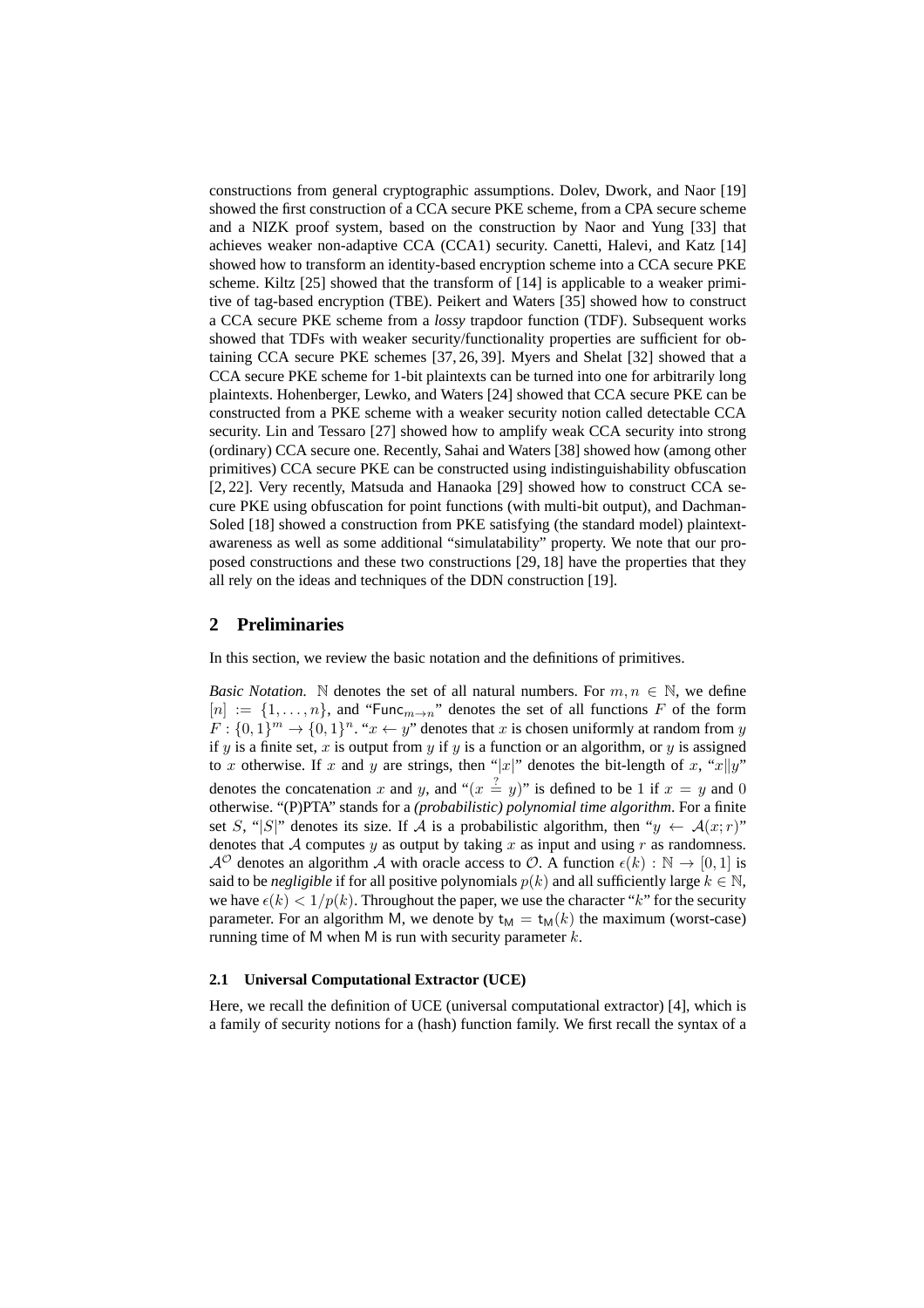function family, and then the definitions of UCE security. We also introduce a property that we call *smoothness* which is used in our negative results in Section 3.

*Syntax.* Let  $m, n : \mathbb{N} \to \mathbb{N}$  be functions of *k*. A family of functions (function family)  $F$  with input length  $m$  and output length  $n$  consists of the following two deterministic PTAs (FKG*,* F): FKG is the key generation algorithm which takes 1 *k* as input, and outputs a function index *κ*.; F is the evaluation algorithm that takes a function index *κ* and a string  $x \in \{0,1\}^m$  as input, and outputs a string  $y \in \{0,1\}^n$ . For notational convenience, we write  $F_{\kappa}(\cdot)$  to mean  $F(\kappa, \cdot)$ .

*UCE Security.* Before giving the formal definitions, we give some overview. As mentioned earlier, the UCE security is a family of security notions, from which a particular notion is specified when we specify a class S of "sources" *S*. A source is a part of an adversary's algorithm that is responsible for computing the inputs to the function F*κ*(*·*) (that are chosen independently of the function index *κ*) together with some relevant information called *leakage*  $L$ , where the independence of the inputs from  $\kappa$  is captured by allowing  $S$  only oracle access to the function. The UCE security for the class  $S$  (UCE $[S]$ security, for short), states that for any PPTA adversary, called *distinguisher*, who receives the function index  $\kappa$  and the leakage *L*, cannot tell whether *L* is computed by a source  $S \in S$  using the function  $F_k(\cdot)$  or using a random function, better than a random guess. How strong/weak, and how useful UCE[S] security is depends on what restrictions we put on the class S of sources. The wider the class S is, the stronger UCE[S] security becomes. In other words, for classes S and S *′* of sources, if S *⊆* S *′* , then UCE[S *′* ] security implies UCE[S] security.

In the proceedings version [4], Bellare et al. considered a class of computationally unpredictable sources (which we denote by  $S^{cup}$ ), which roughly requires that given a leakage *L* computed by a source *S* in the class under the situation *S* has oracle access to a random function, it is hard to find any query to the oracle made by *S*. Bellare et al. used UCE[S<sup>cup</sup>] secure function families to achieve a number of positive results. Unfortunately, however, Brzuska, Farshim, and Mittelbach [12] later showed that if indistinguishability obfuscation  $[2, 22]$  is possible, then UCE $[S^{cup}]$  security is unachievable (see also [5]). Since Garg et al. [22] recently showed a candidate construction of it, as mentioned in [5], currently it seems more likely that indistinguishability obfuscation is possible than UCE<sup>[Scup]</sup> secure function families exist. To avoid the attack by Brzuska et al. [12], Bellare et al. [5] suggested several approaches for weakening the UCE[S<sup>cup</sup>] security by putting several restrictions on the sources so that the indistinguishability obfuscation-based attack is not possible (and they re-achieved their results of [4] by using appropriately weakened versions of UCE security notions). In this paper, we adopt the two approaches suggested in [5] for weakening UCE[S<sup>cup</sup>] security: to consider statistical unpredictability, and to put the restrictions on the running time and the number of queries of sources.

Now we proceed to the formal definitions. Let  $\mathcal{F} = (FKG, F)$  be a function family with input length  $m = m(k)$  and output length  $n = n(k)$ . A *source S* (for *F*) is an oracle PPTA that takes  $1^k$  as input, expects to have access to an oracle  $\mathcal{O} \in \mathsf{Func}_{m \to n}$ , and outputs some value  $L \in \{0, 1\}^*$  (called *leakage*). For a pair of a source S and an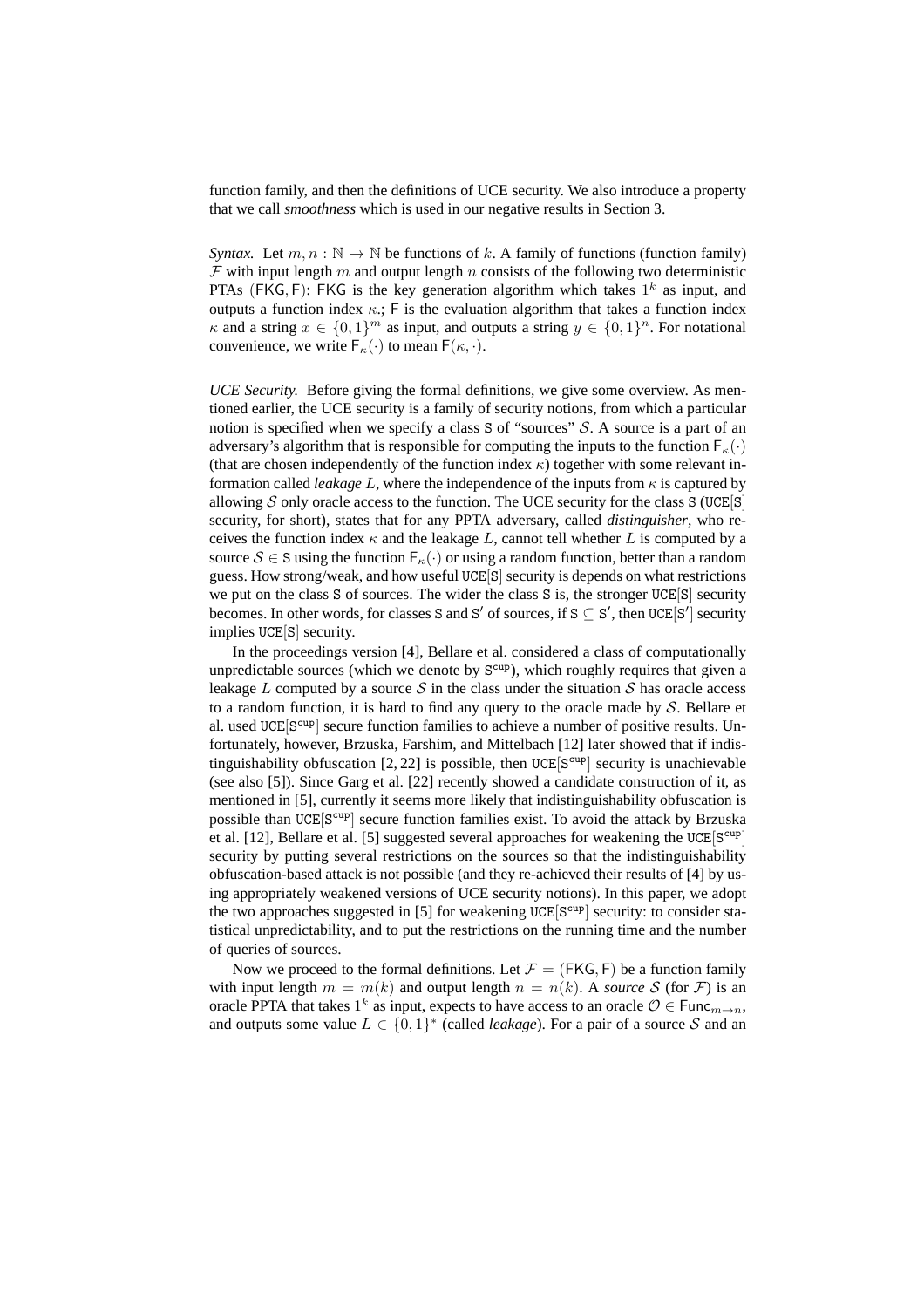| $\mathsf{Expt}_{\mathcal{F},(\mathcal{S},\mathcal{A})}^{\mathsf{UCE}}(k):$ | $\mathsf{Expt}_{\mathcal{S},\mathcal{P}}^{\text{UNP}}(k):$           | $\mathsf{Expt}_{\Pi A}^{\mathsf{CPA}}(k):$ | $\mathsf{Expt}_{\Gamma,A}^{\texttt{CCA}}(k):$                                      |
|----------------------------------------------------------------------------|----------------------------------------------------------------------|--------------------------------------------|------------------------------------------------------------------------------------|
| $\kappa \leftarrow$ FKG $(1^k)$                                            | $\mathcal{O}(\cdot) \leftarrow$ Func $_{m \rightarrow n}$            |                                            | $(pk, sk) \leftarrow \mathsf{PKG}(1^k) \mid (pk, sk) \leftarrow \mathsf{KKG}(1^k)$ |
| $\mathcal{O}_1(\cdot) \leftarrow F_{\kappa}(\cdot)$                        | $L \leftarrow \mathcal{S}^{\mathcal{O}}(1^k)$                        | $(m_0, m_1, st)$                           | $(c^*, K_1^*)$                                                                     |
| $\mathcal{O}_0(\cdot) \leftarrow$ Func $_{m \rightarrow n}$                | Let Q be S's queries                                                 | $\leftarrow \mathcal{A}_1(pk)$             | $\leftarrow$ Encap $(pk)$                                                          |
| $b \leftarrow \{0, 1\}$                                                    | submitted to $\mathcal{O}$ .                                         | $b \leftarrow \{0, 1\}$                    | $K_0^* \leftarrow \{0,1\}^k$                                                       |
| $L \leftarrow \mathcal{S}^{\mathcal{O}_b}(1^k)$                            | $x' \leftarrow \mathcal{P}(1^k, L)$                                  | $c^* \leftarrow \mathsf{Enc}(pk, m_b)$     | $b \leftarrow \{0, 1\}$                                                            |
| $b' \leftarrow \mathcal{A}(1^k, \kappa, L)$                                | Return 1 iff $x' \in Q$ . $\mid b' \leftarrow A_2(\mathsf{st}, c^*)$ |                                            | $b' \leftarrow \mathcal{A}^{\mathcal{O}}(pk, c^*, K_b^*)$                          |
| Return $(b' \stackrel{\text{?}}{=} b)$ .                                   |                                                                      | Return $(b' \stackrel{\text{T}}{=} b)$ .   | Return $(b' \stackrel{?}{=} b)$ .                                                  |

**Fig. 1.** The experiments for defining security. The UCE experiment for a function family  $\mathcal{F}$  (leftmost), the UNP experiment for a source  $S$  (second-left), the CPA security experiment for a PKE scheme *Π* (second-right), and the CCA security experiment for a KEM *Γ* (rightmost).

adversary A (called "distinguisher"), consider the UCE experiment  $\text{Expt}^{\text{UCE}}_{\mathcal{F},(\mathcal{S},\mathcal{A})}(k)$  that is defined as in Fig. 1 (leftmost).

**Definition 1.** We say that a function family  $F$  is UCE[S]-secure if for all sources  $S \in$ S and for all PPTAs A,  $\text{Adv}_{\mathcal{F},(\mathcal{S},\mathcal{A})}^{\text{UCE}}(k) := 2 \cdot |\Pr[\text{Expt}_{\mathcal{F},(\mathcal{S},\mathcal{A})}^{\text{UCE}}(k) = 1] - 1/2|$  is *negligible.*

We next define the classes of the sources that we treat in this paper. For a source *S* and a PPTA  $P$  (called "predictor"), consider the *unpredictability* experiment  $\textsf{Expt}_{\mathcal{S},\mathcal{P}}^{\textsf{UNP}}(k)$ defined as in Fig. 1 (second-left).<sup>2</sup>

**Definition 2.** For polynomials  $t, q > 0$ , we say that a source S is  $(t, q)$ -computationally  $f(\text{resp. statistically) unpredictable, denoted by  $S \in \text{S}_{t,q}^{\text{cup}}$  (resp.  $S \in \text{S}_{t,q}^{\text{sup}}$ ), if (1) *S*'s run$ *ning time is at most t and S makes at most q queries, and (2) for all PPTAs (resp. all computationally unbounded algorithms)*  $P$ ,  $Adv_{S,\mathcal{P}}^{\text{UNP}}(k) := \Pr[Exp_{S,\mathcal{P}}^{\text{UNP}}(k) = 1]$  *is negligible. Furthermore, we just say that a source S is* computationally (resp. statistically) unpredictable, *denoted by*  $S$  ∈ S<sup>cup</sup> (resp.  $S$  ∈ S<sup>sup</sup>), if S is (t, q)*-computationally (resp. statistically) unpredictable for some positive polynomials t, q.*

We remark that our definition of  $(t, q)$ -computationally/statistically unpredictable source is simpler than the "parallel sources" introduced in [5], which also considers some restrictions on the running time, the number of queries (and the output length), and additionally on how the source is run "parallelly." We choose not to use the definition of the parallel sources in [5] as it is, because in this paper we do not need to consider the "parallel run" of the sources, in which case we believe our definitions are more straightforward and simpler. We note that any  $(t, q)$ -computationally/statistically unpredictable sources that we defined above can always be cast as computationally/statistically unpredictable parallel sources of [5] with appropriate parameters.<sup>3</sup>

<sup>2</sup> Bellare et al. [4] introduced two kinds of definitions for unpredictability, (ordinary) "*unpredictability*" and "*simple unpredictability*," and showed their equivalence. The unpredictability in our paper is the simple unpredictability in [4], which is simpler and easier to work with.

<sup>&</sup>lt;sup>3</sup> More precisely, our definition of the class  $S_{t,q}^{cup}$  (resp.  $S_{t,q}^{sup}$ ) is strictly contained by the class  $\mathcal{S}^{\text{cup}} \cap \mathcal{S}^{\text{prl}}_{t,0,q}$  (resp.  $\mathcal{S}^{\text{sup}} \cap \mathcal{S}^{\text{prl}}_{t,0,q}$ ) in [5].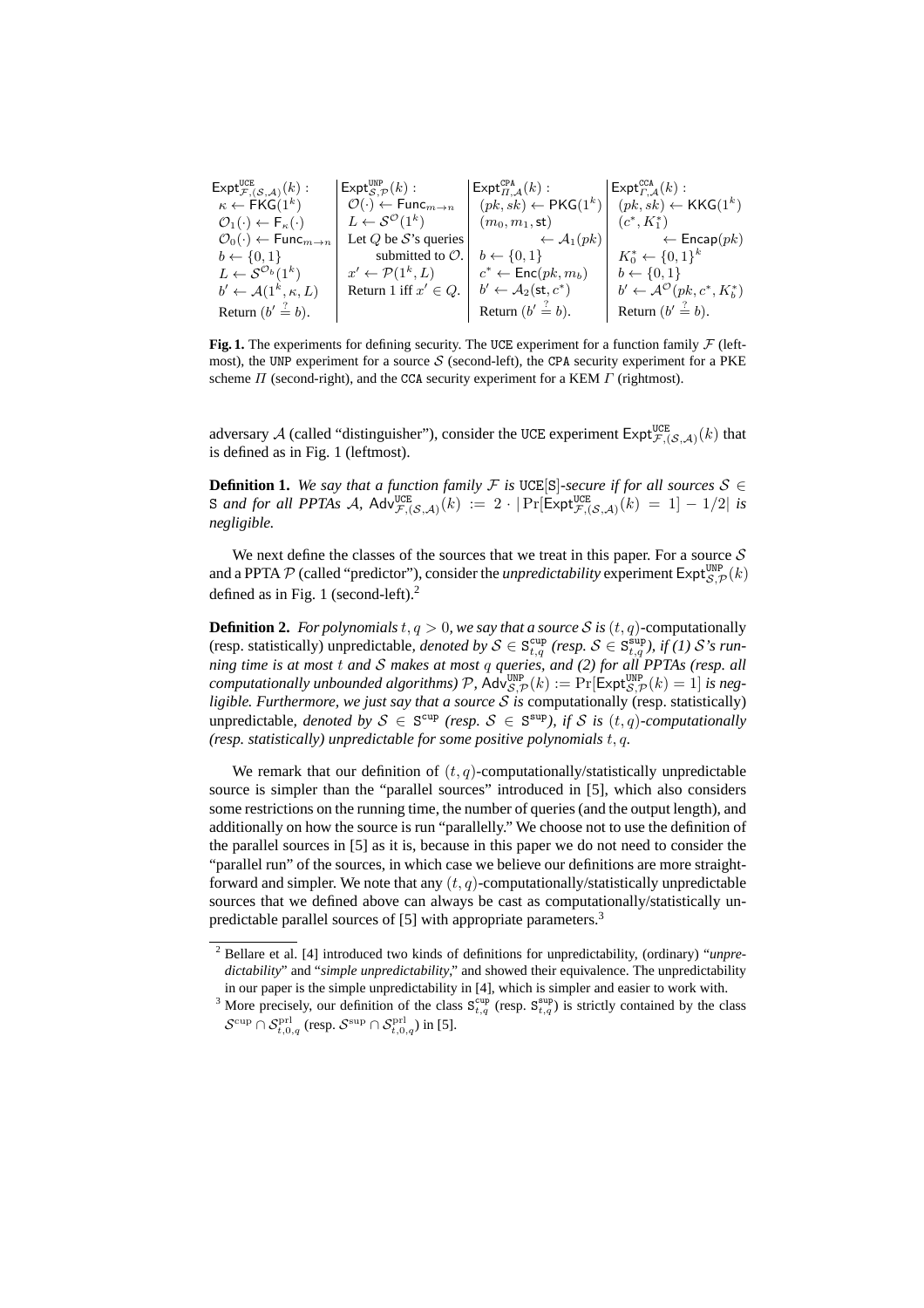We also remark that we could also consider the restriction on the output length of the sources (i.e. the length of leakage). In this paper we choose not to do so for simplicity. However, we note that in each of our results for which we use a UCE security notion as an assumption, the output length of the sources used in the security proofs will be clear.

*Smoothness.* To show our negative results in Section 3, it is useful to introduce the following property of a function family.

**Definition 3.** Let  $\mathcal{F} = (FKG, F)$  be a function family with input length  $m = m(k)$ *and output length*  $n = n(k)$ *. We define the smoothness of F, denoted by*  $\text{Smth}_{\mathcal{F}}(k)$ *, as*  ${\sf Smith}_{\mathcal{F}}(k) := \mathbf{E}_{\kappa \leftarrow {\sf FKG}(1^k)} \left[ \ \max_{y \in \{0,1\}^n} {\sf Pr}_{x \leftarrow \{0,1\}^m} [{\sf F}_{\kappa}(x) = y] \ \right].$ 

The following lemma states a simple fact that a function family satisfying a very weak form of UCE security has negligible smoothness.

**Lemma 1.** Let F be a function family with input length  $m = m(k)$  and output length  $n = n(k)$  *satisfying*  $m, n \in \omega(\log k)$ *. If F is* UCE[S $_{\text{O}(k)}^{\text{sup}}$  $\left[ \begin{smallmatrix} \text{sup} \ O(m+n+k),1 \end{smallmatrix} \right]$  *secure, then*  $\mathsf{Smth}_\mathcal{F}(k)$ *is negligible.*

#### **2.2 Basic Primitives**

*Public Key Encryption.* A public key encryption (PKE) scheme *Π* consists of the three PPTAs (PKG*,* Enc*,* Dec) with the following interface:

| <b>Key Generation:</b>                  | <b>Encryption:</b>                 | Decryption:                                       |
|-----------------------------------------|------------------------------------|---------------------------------------------------|
| $(pk, sk) \leftarrow \mathsf{PKG}(1^k)$ | $c \leftarrow \mathsf{Enc}(pk, m)$ | $m(\text{or }\perp) \leftarrow \text{Dec}(sk, c)$ |

where Dec is a deterministic algorithm,  $(pk, sk)$  is a public/secret key pair, and *c* is a ciphertext of a plaintext *m* under *pk*. We require for all  $k \in \mathbb{N}$ , all  $(pk, sk)$  output by  $PKG(1^k)$ , and all *m*, it holds that  $Dec(sk, Enc(pk, m)) = m$ .

For ATK *∈ {*CPA*,* CCA1*}*, we say that a PKE scheme *Π* is ATK secure if for all PPTAs  $\mathcal{A} = (\mathcal{A}_1, \mathcal{A}_2)$ ,  $\text{Adv}_{\Pi, \mathcal{A}}^{\text{ATK}}(k) := 2 \cdot |\Pr[\text{Expt}_{\Pi, \mathcal{A}}^{\text{ATK}}(k) = 1] - 1/2|$  is negligible, where the experiment  $\text{Expt}_{II,A}^{\text{CPA}}(k)$  is defined as in Fig. 1 (second-right), and the experiment  $\text{Expt}_{II,A}^{\text{CCA1}}(k)$  is defined as in  $\text{Expt}_{II,A}^{\text{CPA}}(k)$ , except that  $A_1$  has access to the decryption oracle  $Dec(sk, \cdot)$ . In both of the experiments, it is required that  $|m_0| = |m_1|$ .

Here, we recall one of the requirements for the building block PKE scheme for the original FO construction [20]. We say that a PKE scheme  $\Pi = (PKG, Enc, Dec)$  has the *large ciphertext cardinality* property if for all *pk* output by PKG(1*<sup>k</sup>* ), it holds that  $\min_{m} |\{\mathsf{Enc}(pk, m; r)| r \in \{0, 1\}^*\}| \in k^{\omega(1)}.$  (Not all PKE schemes have this property, but any CPA secure PKE scheme can be turned into one satisfying it [20].)

*Key Encapsulation Mechanism.* A key encapsulation mechanism (KEM) *Γ* consists of the three PPTAs (KKG*,* Encap*,* Decap) with the following interface:

| <b>Key Generation:</b>                  | <b>Encapsulation:</b>            | Decapsulation:                                      |
|-----------------------------------------|----------------------------------|-----------------------------------------------------|
| $(pk, sk) \leftarrow \mathsf{KKG}(1^k)$ | $(c, K) \leftarrow$ Encap $(pk)$ | $K(\text{or }\perp) \leftarrow \text{Decap}(sk, c)$ |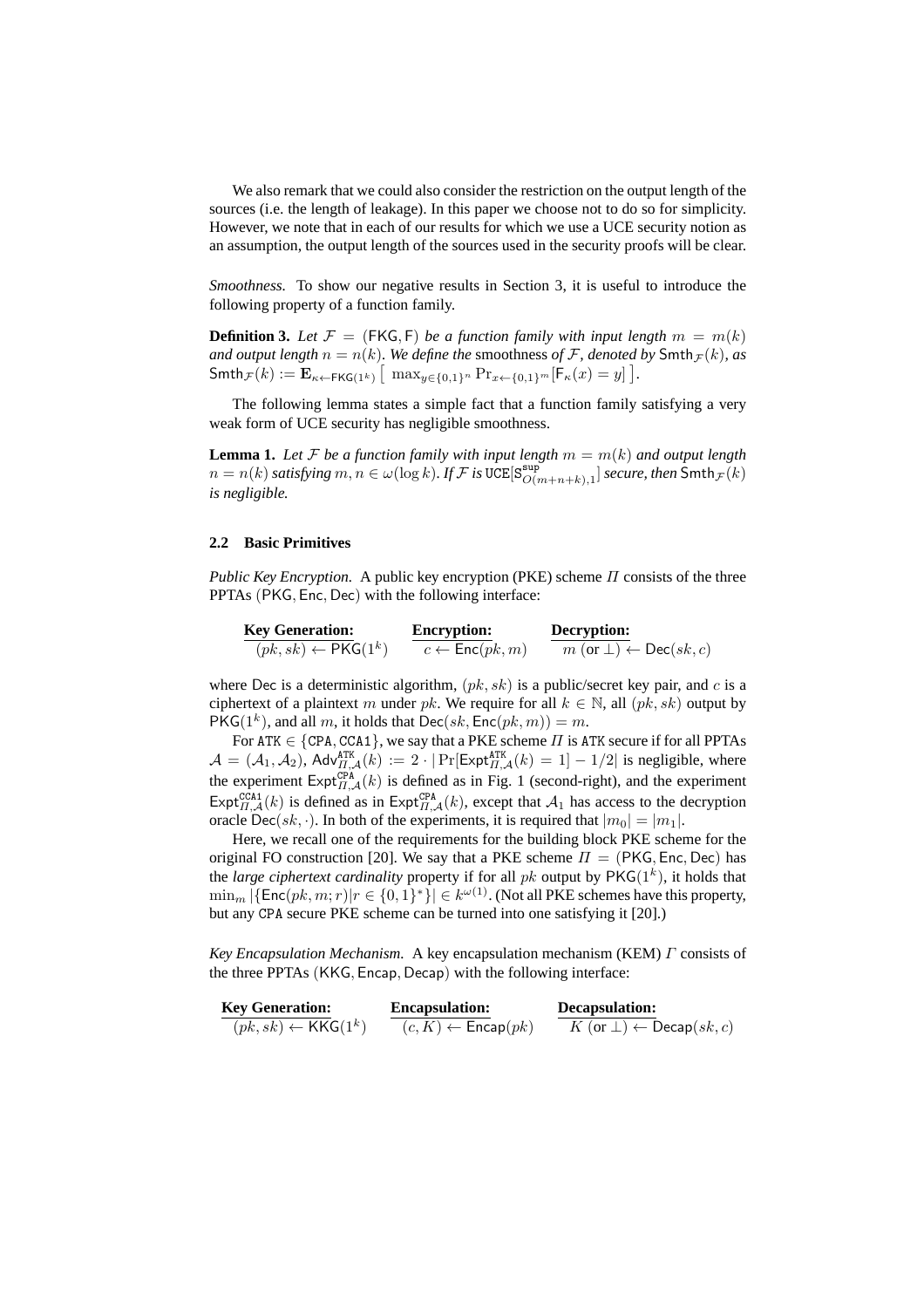where Decap is a deterministic algorithm,  $(pk, sk)$  is a public/secret key pair, and *c* is a ciphertext of a session-key  $K \in \{0,1\}^k$  under pk. We require for all  $k \in \mathbb{N}$ , all  $(pk, sk)$ output by  $\mathsf{KKG}(1^k)$ , and all  $(c, K)$  output by  $\mathsf{Encap}(pk)$ , it holds that  $\mathsf{Decap}(sk, c) =$ *K*.

We say that a KEM *Γ* is CCA secure if for all PPTAs *A*,  $Adv_{\Gamma,A}^{\text{CCA}}(k) :=$  $2 \cdot |Pr[\text{Expt}_{T,\mathcal{A}}^{\text{CCA}}(k) = 1] - 1/2|$  is negligible, where the experiment  $\text{Expt}_{T,\mathcal{A}}^{\text{CCA}}(k)$  is defined as in Fig. 1 (rightmost). In the experiment, the oracle  $O$  is the decapsulation oracle Decap $(sk, \cdot$ ), and *A* is not allowed to query  $c^*$ .

*Commitment Scheme.* (We only define a non-interactive commitment scheme that has a setup procedure, which is sufficient for our purpose.) A commitment scheme *C* consists of the following two PPTAs (CKG, Com): CKG takes  $1^k$  as input, and outputs a commitment key *ck*.; Com takes *ck* and a message *m*, and outputs a commitment *c*.

For security of a commitment scheme, we require the standard *hiding* and *binding* properties. We in fact need weaker properties for both: hiding for messages chosen independently of a commitment key, and binding in which one of the messages needs to be chosen before a commitment key is given, which we call *target-binding*. (The difference between (ordinary) binding and target-binding is similar to the difference between collision resistance and target collision resistance of a hash function.) Due to space limitation, we omit the formal definitions. See the full version for them.

We also require the size of a commitment to be *k* when generated using a commitment key  $ck$  output by  $CKG(1^k)$ . This is not a strong requirement if we only consider computational security notions. In particular, a commitment scheme satisfying the above functionality/security requirements can be constructed from any CPA secure PKE.

## **3 Uninstantiability of the Fujisaki-Okamoto Construction**

In this section, we show our negative results: uninstantiability of the random oracle in the Fujisaki-Okamoto (FO) construction [20] with a UCE secure function family.

This section is organized as follows: In Section 3.1, we review the FO construction [20] in which the random oracle is replaced with a function family. In Section 3.2, we show a pair of a CPA secure PKE scheme (with large ciphertext cardinality) and a UCE[S] secure function family (for some class S of sources) which, when used as building blocks, makes the FO construction CPA *insecure*. This attack is demonstrated by using a public-key-dependent plaintext. Then in Section 3.3, we show a pair of a CPA secure PKE scheme (with large ciphertext cardinality) a UCE[S *′* ] secure function family (for another class S *′* of sources) which, when used as building blocks, makes the FO construction CCA1 *insecure*. This attack is possible even if an adversary has to use public-key-independent plaintexts as its challenge plaintexts, and is allowed to make only one decryption query.

*Important Remarks.* We would like to emphasize that our results are *not* showing that the FO construction is in general insecure in the standard model. Rather, we show that there are particular pairs of a CPA secure PKE scheme and a function family satisfying some UCE security notions that make the FO construction insecure. Furthermore, our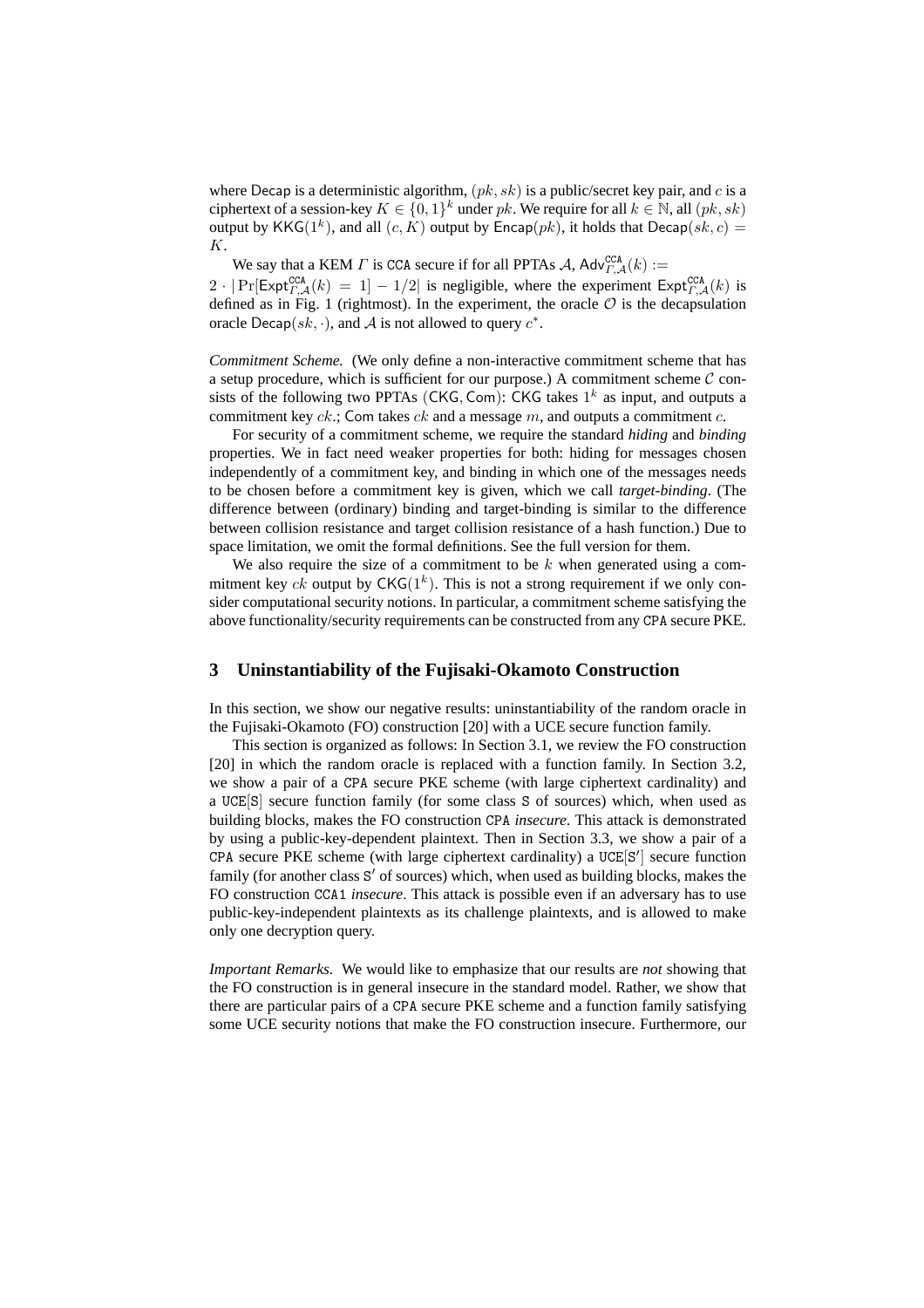| $PKG_{F0}(1^k)$ :                              | $\mathsf{Enc}_{F0}(PK_{F0}, m; r)$ :                     | $Dec_{F0}(SK_{F0}, C_{F0}):$                          |
|------------------------------------------------|----------------------------------------------------------|-------------------------------------------------------|
| $(pk, sk) \leftarrow \mathsf{PKG}(1^k)$        | $(pk, \kappa) \leftarrow PK_{\text{F0}}$                 | $(sk, pk, \kappa) \leftarrow SK_{\text{FO}}$          |
| $\kappa \leftarrow$ FKG $(1^k)$                | $\alpha \leftarrow (r  m)$                               | $\alpha \leftarrow \mathsf{Dec}(sk, C_{\mathsf{F0}})$ |
| $PK_{\text{F0}} \leftarrow (pk, \kappa)$       | $R \leftarrow F_{\kappa}(\alpha)$                        | If $\alpha = \perp$ then return $\perp$ .             |
| $SK_{\texttt{F0}} \leftarrow (sk, pk, \kappa)$ | $C_{\texttt{F0}} \leftarrow \texttt{Enc}(pk, \alpha; R)$ | $R \leftarrow F_{\kappa}(\alpha)$                     |
| Return $(PK_{F0}, SK_{F0})$ .                  | Return $C_{\text{Fn}}$ .                                 | Parse $\alpha$ as $(r, m) \in \{0, 1\}^{k+k}$ .       |
|                                                |                                                          | If $\mathsf{Enc}(pk, \alpha; R) = C_{\mathsf{F0}}$    |
|                                                |                                                          | then return m else return $\perp$ .                   |
|                                                |                                                          |                                                       |

**Fig. 2.** The FO construction  $\Pi_{F0}[H, \mathcal{F}]$  based on a PKE scheme  $\Pi$  and a function family  $\mathcal{F}$ .

result is only about the FO construction [20] in which we instantiate the random oracle by putting a function index of the used function family into a public key. It would be interesting and worth clarifying the (im)possibility of instantiating the random oracle in [20] in a way different from ours, and the random oracles in the "hybrid-encryption"style FO construction [21], with UCE secure function families.

#### **3.1 The Fujisaki-Okamoto Construction Using a Function Family**

Firstly, for ease of notation, we introduce the following conditions for a pair of a PKE scheme and a function family that can be used as building blocks of the FO construction.

**Definition 4.** *Let*  $\Pi = (\text{PKG}, \text{Enc}, \text{Dec})$  *be a PKE scheme and*  $\mathcal F$  *be a function family. We say that the pair*  $(\Pi, \mathcal{F})$  *is* FO-compatible *if* (1) *the plaintext space of*  $\Pi$  *is*  $\{0, 1\}^{2k}$ , *(2) the randomness space of* Enc *is*  $\{0,1\}^k$ , *(3) Π has the large ciphertext cardinality property*<sup>4</sup> *, and (4) the input length and output length of F are* 2*k and k, respectively.*

Now, using a FO-compatible pair  $(\Pi, \mathcal{F})$  as building blocks, we define the PKE scheme  $\Pi_{F0}[H,\mathcal{F}] = (PKG_{F0}, \text{Enc}_{F0}, \text{Dec}_{F0})$  (with plaintext space  $\{0,1\}^k$ ), which we call the *FO construction*, as in Fig. 2.

As mentioned earlier, this PKE scheme can be seen as the original FO construction [20] in which the random oracle is instantiated with the function family  $\mathcal F$  by putting a function index for  $\mathcal F$  into a public key. There would be several other ways for instantiating the random oracle with a function family. However, since the original FO construction [20] uses just one random oracle, we believe that the construction in Fig. 2 is the most natural and straightforward instantiation of the random oracle for the original FO construction [20].

#### **3.2 Counterexample for Public-Key-Dependent Plaintexts**

This subsection is devoted to proving the following result.

**Theorem 1.** *Assume that there exists a FO-compatible pair of a* CPA *secure PKE scheme* and a UCE<sup>[S]</sup> *secure function family with*  $S_{O(k),1}^{\text{sup}} \subseteq S \subseteq S^{\text{cup}}$ *. Then, there exists a FOcompatible pair of a* CPA *secure PKE scheme and a* UCE[S] *secure function family with*  $S_{O(k),1}^{\text{sup}} \subseteq S \subseteq S^{\text{sup}}$ *. Then, there exists a FO*-*compatible pair of a* UCE[S] *secure function family with*  $S_{O(k),1}^{\text{sup}} \subseteq$ **Theorem 1.** Assume that there exists a FO-compatible pair and a UCE[S] secure function family with  $S_{O(k),1}^{\text{sup}} \subseteq S \subseteq S^{\text{cm}}$ <br>*compatible pair of a* CPA secure *PKE scheme*  $\widetilde{\Pi}$  and a UCE[*i*such that the FO constr

<sup>&</sup>lt;sup>4</sup> This is the property required for the building PKE scheme in the original FO construction [20]. We recall the definition of this property in Section 2.2.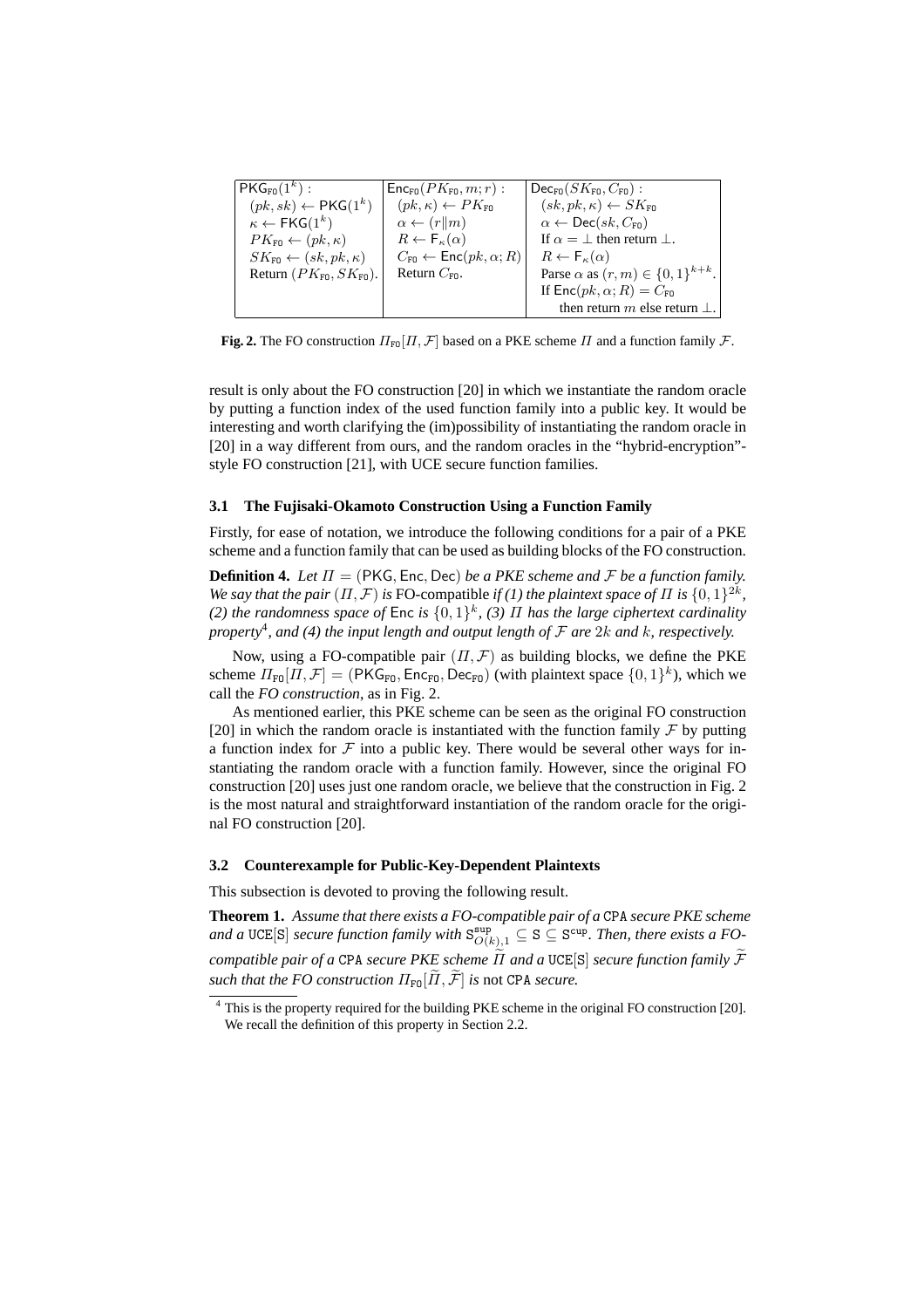| $PKG(1^k)$ :                                                                                                                | $PK\widetilde{G}(1^k)$ :                                                             | $Enc(PK, m; r)$ :                                                                   |
|-----------------------------------------------------------------------------------------------------------------------------|--------------------------------------------------------------------------------------|-------------------------------------------------------------------------------------|
| Return $(pk, sk) \leftarrow \text{PKG}(1^k)$ .                                                                              | $r^* \leftarrow \{0,1\}^k$                                                           | $(pk, pk', \kappa', c^*) \leftarrow PK$                                             |
| $\mathsf{Enc}(pk, m; r)$ :                                                                                                  | $(pk, sk) \leftarrow \mathsf{PKG}(1^k; r^*)$ If $r = 0^k$ then                       |                                                                                     |
| $\gamma \leftarrow (r \stackrel{?}{=} 0^k)$                                                                                 | $(pk', sk') \leftarrow \mathsf{PKG}'(1^k)$                                           | Parse m as $(m_1, m_2)$                                                             |
| $c \leftarrow \mathsf{Enc}(pk, m; r)$                                                                                       | $\kappa' \leftarrow$ FKG' $(1^k)$                                                    | $\in \{0,1\}^{k+k}$ .                                                               |
| Return $C \leftarrow (\gamma, c)$ .                                                                                         | $r' \leftarrow F'_{\nu'}(r^{\star})$<br>$c^* \leftarrow \mathsf{Enc}'(pk', r^*; r')$ | $r'' \leftarrow F'_{\kappa'}(m_2)$<br>$c_2 \leftarrow \mathsf{Enc}'(pk', m_2; r'')$ |
| $Dec(sk, C)$ :                                                                                                              | $PK \leftarrow (pk, pk', \kappa', c^*)$                                              | Return $C \leftarrow (1  m_1  c_2)$ .                                               |
| $(\gamma, c) \leftarrow C$<br>Return $m \leftarrow \text{Dec}(sk, c)$ .                                                     | $SK \leftarrow (sk, sk')$                                                            | Else                                                                                |
|                                                                                                                             | Return $(PK, SK)$ .                                                                  | $c \leftarrow \mathsf{Enc}(pk, m; r)$                                               |
| $FKG(1^k):$                                                                                                                 |                                                                                      | Return $C \leftarrow (0  c)$ .                                                      |
| $\kappa \leftarrow$ FKG(1 <sup>k</sup> ); $v^* \leftarrow \{0,1\}^k$                                                        | $\overline{\mathsf{Dec}}(SK, C)$ :                                                   | End if                                                                              |
| Return $\widetilde{\kappa} \leftarrow (\kappa, v^*)$ .                                                                      | $(sk, sk') \leftarrow SK$                                                            |                                                                                     |
| $\widetilde{\mathsf{F}}_{\widetilde{\kappa}}(x):$<br>$(\kappa, v^*) \leftarrow \widetilde{\kappa}$                          | Parse C as $(\gamma, c)$ s.t. $ \gamma  = 1$ .                                       |                                                                                     |
| Parse x as $(x_1, x_2) \in \{0, 1\}^{k+k}$ .                                                                                | If $\gamma = 0$ then return $m \leftarrow \text{Dec}(sk, c)$ .                       |                                                                                     |
|                                                                                                                             | Parse c as $(m_1, c_2) \in \{0, 1\}^k \times \{0, 1\}^*$ .                           |                                                                                     |
| $y \leftarrow \begin{cases} 0^k & \text{if } v^* \in \{x_1, x_2\} \\ \mathsf{F}_{\kappa}(x) & \text{otherwise} \end{cases}$ | $m_2 \leftarrow \mathsf{Dec}'(sk', c_2)$                                             |                                                                                     |
| Return $y$ .                                                                                                                | Return $m \leftarrow (m_1    m_2)$ .                                                 |                                                                                     |

**Fig. 3.** The building blocks for the FO construction used for showing the uninstantiability: The **PHE SCHEME SCHEME SCHEME SCHEME SCHEME SCHEME (RETAILMARY).**<br> **Fig. 3.** The building blocks for the FO construction used for showing the uninstantiability: The PKE scheme  $\hat{\Pi}$  (left-top), the PKE scheme  $\hat{\Pi}$  (right

*Proof of Theorem 1.* Let ( $\Pi = (PKG, Enc, Dec)$ ,  $\mathcal{F} = (FKG, F)$ ) be a FO-compatible pair of a CPA secure PKE scheme *Π* and a UCE[S] secure function family guaranteed to exist by the assumption of the theorem. Then, we construct another PKE scheme  $\widetilde{\Pi} = (\widetilde{\text{PKG}}, \widetilde{\text{Enc}}, \widetilde{\text{Dec}})$  based on  $\Pi$ , and another function family  $\widetilde{\mathcal{F}} = (\widetilde{\text{FKG}}, \widetilde{\text{F}})$  based on  $F$ , as in Fig. 3 (left-top and left-bottom, respectively). It is straightforward to see pair of a CPA secure PKE scheme *II* and a UCE[S] secure function family guaranteed<br>to exist by the assumption of the theorem. Then, we construct another PKE scheme<br> $\widetilde{\Pi} = (\widetilde{\text{PKG}}, \widetilde{\text{Enc}}, \widetilde{\text{Dec}})$  based on  $\Pi$ , a correctness, and preserves the large ciphertext cardinality property of *Π*. = (PKG, Enc, Dec) based on *II*, and another function family  $\mathcal{F} = (FKG, F)$  based  $\mathcal{F}$ , as in Fig. 3 (left-top and left-bottom, respectively). It is straightforward to see the pair  $(\overline{II}, \widetilde{\mathcal{F}})$  is FO-compatibl

to have a "weak input"  $v^*$  which appears in the function index. We can exploit these that the pair  $(\tilde{\Pi}, \tilde{\mathcal{F}})$  is FO-compatible if so is the pair  $(\Pi, \mathcal{F})$ . In particular,  $\tilde{\Pi}$  satisfies correctness, and preserves the large ciphertext cardinality property of *Π*.<br>Note that  $\tilde{\Pi}$  is designe

The following lemmas, together with Lemma 1, imply Theorem 1.

**Lemma 2.** *If the PKE scheme*  $\Pi$  *is CPA secure, then so is the PKE scheme*  $\widetilde{\Pi}$  *constructed as in Fig. 3 (left-top).*

**Lemma 3.** For any S such that  $S \subseteq S^{cup}$ , if the function family  $F$  is UCE[S] secure, then **Lemma 2.** *If the PKE scheme*  $\Pi$  *is CPA secure, then so is the structed as in Fig. 3 (left-top).*<br>**Lemma 3.** *For any S such that*  $S \subseteq S^{cup}$ *, if the function family*  $\mathcal F$  *so is the function family*  $\widetilde{\mathcal F}$  *co* 

*so is the function family*  $\widetilde{\mathcal{F}}$  *constructed as in Fig. 3 (left-bottom).*<br>**Lemma 4.** *If* Smth<sub> $\widetilde{\mathcal{F}}(k)$  *is negligible, then the FO construction*  $\Pi_{F0}[\widetilde{\Pi}, \widetilde{\mathcal{F}}]$  *is* not CPA</sub> *secure.*

Lemma 2 is trivial to see, because in the CPA experiment, the probability that the "weak randomness"  $r = 0<sup>k</sup>$  is chosen is exponentially small. A high level intuition for the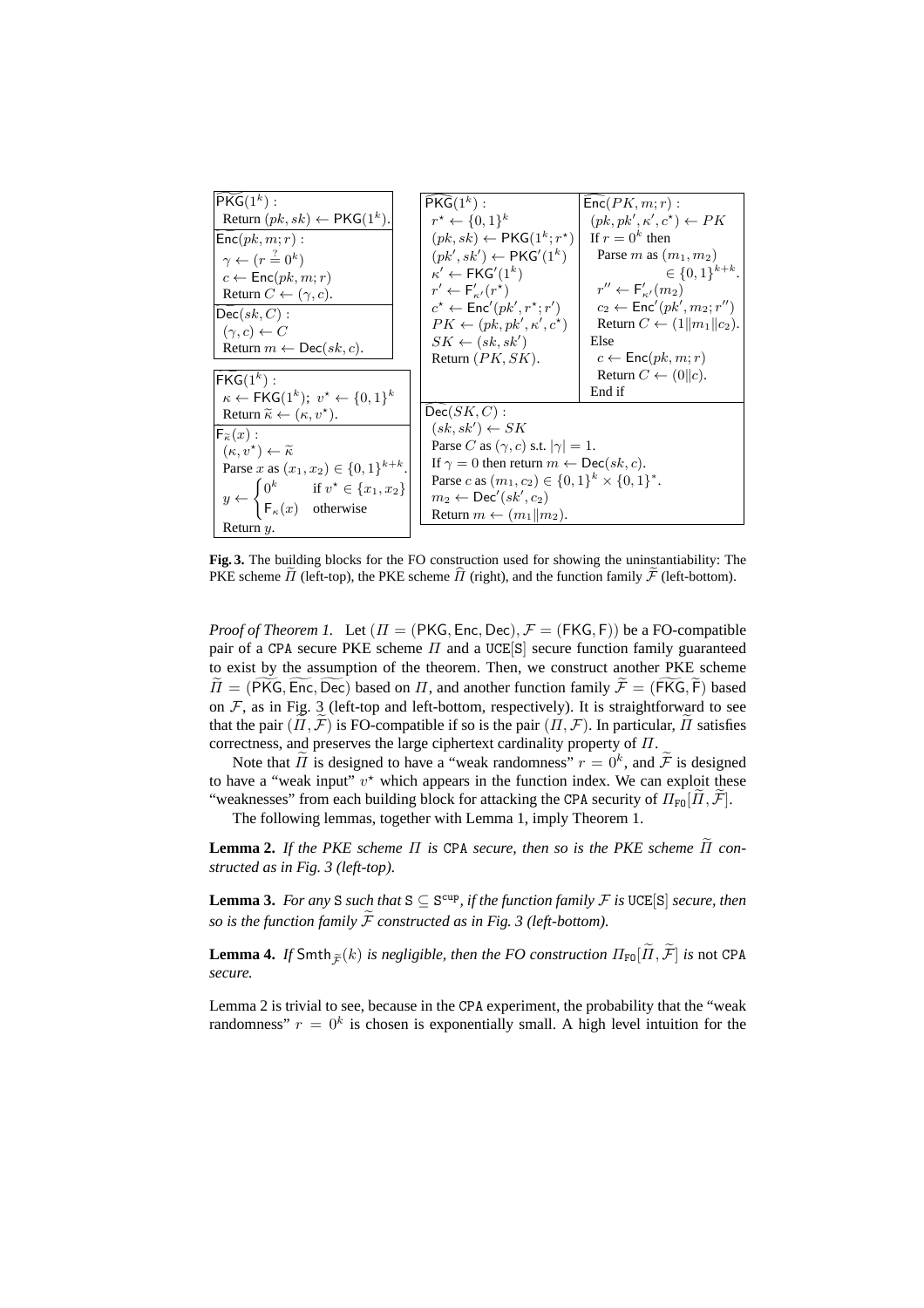proof of Lemma 3 is that the "weak input"  $v^*$  is only in a function index  $\tilde{\kappa}$ , chosen uniformly at random and hidden information-theoretically from a source in the unpredictability experiment, and thus it does not do any harm to the UCE[S] security of the underlying function family *F*. uniformly at random and hidden information-theoretically from a source in the unpre-<br>dictability experiment, and thus it does not do any harm to the UCE[S] security of the<br>underlying function family  $\mathcal{F}$ .<br>Finally, we

Finally, we provide a sketch for the proof of Lemma 4. Recall that a public key dictability experiment, and thus it does not do any harm to the UCE[S] security of the<br>
underlying function family  $\mathcal{F}$ .<br>
Finally, we provide a sketch for the proof of Lemma 4. Recall that a public key<br>  $PK_{F0}$  of the the "weak input" *v v*ide a sketch for the proof of Lemma 4. Recall that a public key onstruction  $\Pi_{\text{F0}}[\tilde{\Pi}, \tilde{\mathcal{F}}]$  is of the form  $PK_{\text{F0}} = (pk, \tilde{\kappa} = (\kappa, v^*)),$  ak input" of  $\tilde{\mathcal{F}}$ . Now, let us observe what happens when we e any randomness  $r \in \{0, 1\}^k$  used in  $\mathsf{Enc}_{F0}(PK_{F0}, \cdot)$ , we have *r*)  $r^*$  by Enc<sub>F0</sub>( $PK_{F0}$ <br>  $\in \{0, 1\}^k$  used in E<br>  $\in r$ ) = Enc( $pk$ ,  $(r||v)$ Shead is that happen<br>
design of  $\widetilde{H}$ ,  $\widetilde{F}$ , a<br>
(*r*), we have<br>
(*r*) =  $\widetilde{\text{Enc}}(pk, (r||v))$ 

$$
\mathsf{Enc}_{\mathsf{FO}}(PK_{\mathsf{FO}}, v^\star; r) = \widetilde{\mathsf{Enc}}(pk, (r \| v^\star); \mathsf{F}_{\widetilde{\kappa}}(r \| v^\star)) = \widetilde{\mathsf{Enc}}(pk, (r \| v^\star); 0^k) = (1 \| c'),
$$

where  $c' = \text{Enc}(pk, (r||v^*); 0^k)$ , and hence the first bit of  $\text{Enc}_{F0}(PK_{F0}, v^*)$  is always  $Enc_{F0}(PK_{F0}, v^*; r) = \overline{Enc}(pk, (r||v^*); F_{\tilde{\kappa}}(r||v^*)) = \overline{Enc}(pk, (r||v^*); 0^k) = (1||c'),$ <br>where  $c' = Enc(pk, (r||v^*); 0^k)$ , and hence the first bit of  $Enc_{F0}(PK_{F0}, v^*)$  is always 1. On the other hand, if we encrypt a random plaintext *m*, the  $Enc_{F0}(PK_{F0}, v^*; r) = Enc(pk, (r||v^*); F_{\tilde{\kappa}}(r||v^*)) = Enc(pk, (r||v^*); 0^k) = (1||c'),$ <br>where  $c' = Enc(pk, (r||v^*); 0^k)$ , and hence the first bit of  $Enc_{F0}(PK_{F0}, v^*)$  is always<br>1. On the other hand, if we encrypt a random plaintext m, then by the smo on the UCE  $[S_{O(i)}^{sup}$  $O(k)$ <sub>,1</sub> security of *F* and Lemmas 1 and 3), the probability that the first bit of  $\textsf{Enc}_{\texttt{FO}}(PK_{\texttt{FO}}, m)$  becomes 1 is negligible. This difference can be used to break the The other hand, if we encrypt a random plaintext *m*, then by the smoothness of  $\mathcal{F}$ .<br>(which is guaranteed to be negligible by the UCE[S] security of  $\tilde{\mathcal{F}}$ , which is in turn based<br>on the UCE[ $S_{O(k),1}^{sup}$ ] securi

#### **3.3 Counterexample for Public-Key-Independent Plaintexts**

Here, we consider whether the FO construction can provide security for public-keyindependent plaintexts (such as uniform random values). If this is possible, then the FO construction may be still used as a secure KEM by encrypting a random message and using it as a session-key. Unfortunately, however, we show that this is not the case. Specifically, this subsection is devoted to proving the following theorem.

**Theorem 2.** *Assume that there exists a FO-compatible pair of a* CPA *secure PKE scheme*  $(PKG, Enc, Dec)$  *and a* UCE[S] *secure function family with*  $S_{O(t_{PKG}+t_{Enc}),1}^{cup} \subseteq S \subseteq S^{cupP}$ *. Specifically, this subsection is devoted to proving the following theorem.*<br>**Theorem 2.** *Assume that there exists a FO-compatible pair of a* CPA *secure PKE scheme* (PKG, Enc, Dec) *and a* UCE[S] *secure function family* **Theorem 2.** Assume that there exists a FO-compatible pair of a CPA secure PKE scheme (PKG, Enc, Dec) and a UCE[S] secure function family with  $S_{O(t_{PKG}+t_{Enc}),1}^{cup} \subseteq S \subseteq S_{Cup}$ .<br>*Then, there exists a FO-compatible pair of a*  $(FKG, Enc, Dec)$  *and a* UCE[S] *secure function family with*  $S_{O(t_{PKG}+t_{Enc}),1}^{cup} \subseteq S \subseteq S^{cup}$ *.<br>Then, there exists a FO-compatible pair of a CPA secure PKE scheme*  $\hat{\Pi}$  *<i>and a* UCE[S] *secure function family*  $\hat{\mathcal{F}}$  *such th uniformly random plaintexts as its challenge plaintexts and makes only one decryption query.*

*Proof of Theorem 2.* Let ( $\Pi = (PKG, Enc, Dec), \mathcal{F} = (FKG, F)$ ) be a FO-compatible pair as before. Without loss of generality, we assume that the randomness space of PKG in *Π* is *{*0*,* 1*} k* . (This can be freely adjusted by using an appropriate pseudorandom generator.) To simplify the notation, let us write *Π′* = (PKG*′ ,* Enc*′ ,* Dec*′* ) to mean *Π* in which the plaintext space is restricted to  $\{0,1\}^k$  (say, by defining  $\textsf{Enc}'(pk, m; r) :=$  $Enc(pk, (m||0^k); r)$ ). Similarly, let us write  $\mathcal{F}' = (FKG', F')$  to mean  $\mathcal{F}$  in which the input length is restricted to *k*-bit (say, as above, by defining<sup>5</sup>  $F'_{\kappa}(x) := F_{\kappa}(x||0^k)$ ). erator.) To simplify the notation, let us write  $H' = (PKG', Enc', Dec')$  to mean  $H$ <br>
which the plaintext space is restricted to  $\{0,1\}^k$  (say, by defining  $Enc'(pk, m; r) := (pk, (m||0^k); r)$ ). Similarly, let us write  $\mathcal{F}' = (FKG', F')$  to mean in which the plaintext space is restricted to  $\{0, 1\}^n$  (say, by defining Enc  $(pk, m; r) :=$ <br>Enc $(pk, (m||0^k); r)$ ). Similarly, let us write  $\mathcal{F}' = (FKG', F')$  to mean  $\mathcal{F}$  in which the<br>input length is restricted to k-bit (say

<sup>5</sup> Padding inputs by some default value does not destroy the UCE[S] security for S considered here. Namely, if  $\mathcal F$  is UCE[S] secure, then so is  $\mathcal F'$ .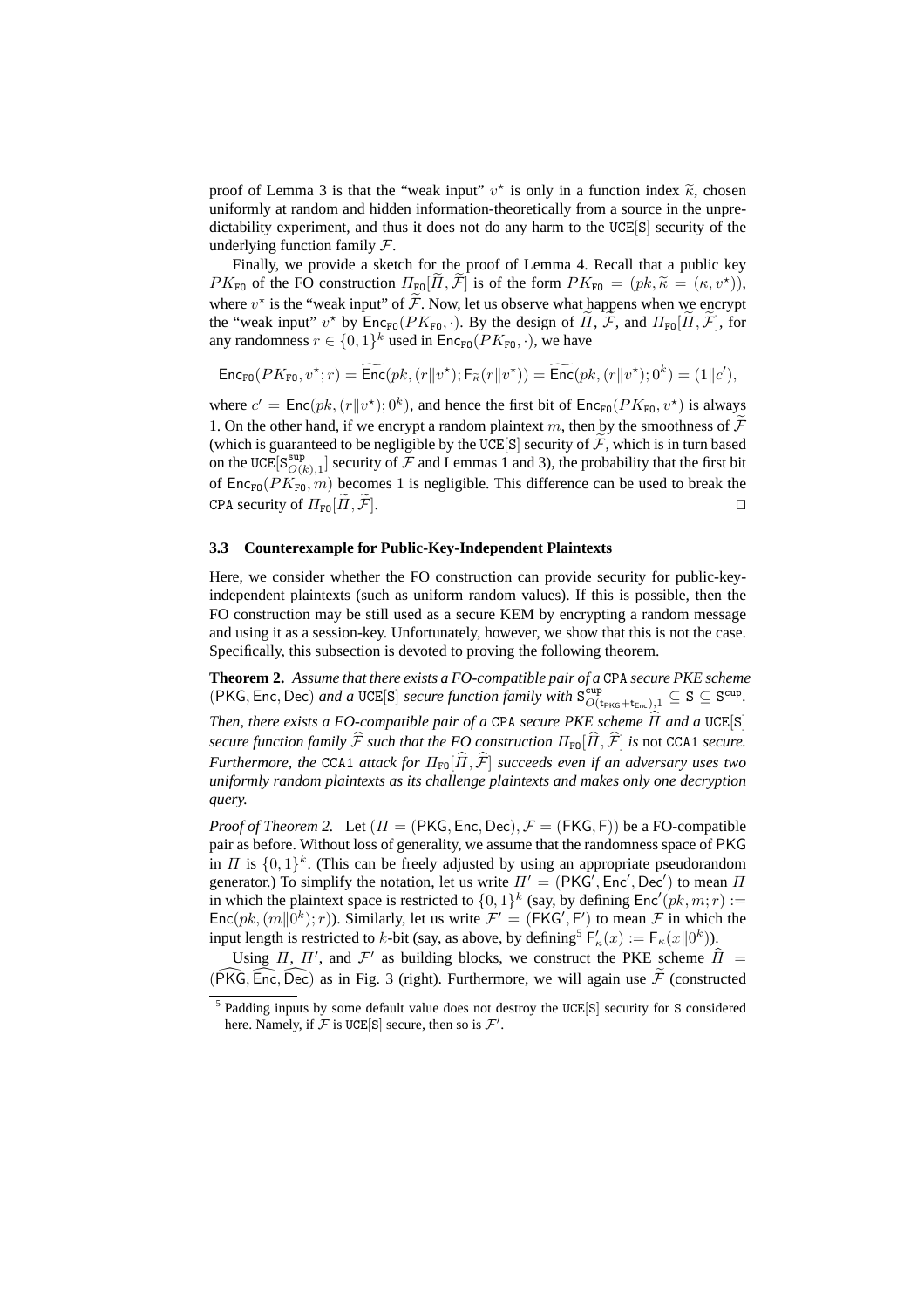based on *F* as in Fig. 3 (left-bottom)) as the function family  $\hat{\mathcal{F}}$  for the proof of this theorem. It is not hard to see that the pair  $(\hat{\Pi}, \tilde{\mathcal{F}})$  is FO-compatible if so is the pair theorem. It is not hard to see that the pair  $(\hat{\Pi}, \tilde{\mathcal{F}})$  is FO-compatible if so is the pair based on *F* as in Fig. 3 (left-bottom)) as the function family  $\hat{F}$  for the proof of this theorem. It is not hard to see that the pair  $(\hat{\Pi}, \tilde{\mathcal{F}})$  is FO-compatible if so is the pair  $(\Pi, \mathcal{F})$ . In particular, nality property of *Π*.

The following lemmas, together with Lemmas 1 and 3, imply Theorem 2.

**Lemma 5.** *Assume that the PKE schemes Π and Π′ are* CPA *secure, and the function family*  $\mathcal{F}'$  *is* UCE[ $S_{O(t)}^{cup}$ *O*(*t<sub>PKG</sub>*+t<sub>Enc</sub>)<sub>*,*1</sub>] *secure. Then the PKE schemes <i>Π construction component construction component constructed as in o*(*t<sub>PKG</sub>*+t<sub>Enc</sub>)<sub>*,*</sub><sub>1</sub>] *secure. Then the PKE scheme*  $\hat{H}$  *constructed as in Fig. 3 (right) is* CPA *secure.* **Lemma 5.** Assume that the PKE schemes  $\Pi$  and  $\Pi'$  are CPA secure, and the function family  $\mathcal{F}'$  is  $\text{UCE}[\mathbb{S}_{O(\text{t}_{\text{PKG}}+\text{t}_{\text{Enc}}),1}]$  secure. Then the PKE scheme  $\widehat{\Pi}$  constructed as in Fig. 3 (right) is CP

*secure. Furthermore, the* CCA1 *attack succeeds even if an adversary uses two uniformly random plaintexts as its challenge plaintexts and makes only one decryption query.* secure. Furthermore, the CCA1 attack succeeds ever<br>andom plaintexts as its challenge plaintexts and *We* give intuitive explanations for the proofs of the note that in the PKE scheme  $\hat{\Pi}$ , an encryption *c* 

We give intuitive explanations for the proofs of the above lemmas. Regarding Lemma 5,  $\star$  of the randomness  $r^*$  used to genrandom plaintexts as its challenge plaintexts and makes only one decryption query.<br>We give intuitive explanations for the proofs of the above lemmas. Regarding Lemma 5,<br>note that in the PKE scheme  $\hat{\Pi}$ , an encryption more, the randomness  $r'$  for generating  $c^*$  is computed also from  $r^*$  by using the function family  $\mathcal{F}'$ . However, the correlation among  $r^*$ ,  $pk$ , and  $c^*$  is dealt with by the  $\text{UCE}[\text{S}_{O(t)}^{\text{cup}}]$  $O(t_{PKG}+t_{Enc})$ , 1 security of the function family  $\mathcal{F}'$  and the CPA security of  $\Pi'$ , and tract the Thain public key *pk* is publicated as part of a put<br>more, the randomness r' for generating c\* is computed also fro<br>tion family F'. However, the correlation among r\*, pk, and<br>UCE[S<sup>cup</sup><sub>O(t<sub>PKG</sub>+t<sub>Enc)</sub>, 1] sec</sub> Regarding Lemma 6, recall that a public key *PK*<sub>F0</sub> of the FO construction  $\Pi_{\text{F0}}[\hat{R}_{\text{Q}(t_{\text{PKG}}+t_{\text{Enc}}),1}]$  security of the function family *F'* and the CPA security of *Π'*, and the CPA security of *Π'*, and th *f*  $\mathcal{F}'$  and the C<br>ecurity of  $\Pi$ .<br> $K_{\text{F0}}$  of the FO  $\kappa$ <br> $\widetilde{\kappa} = (\kappa, v^*)$ 

is of the form  $PK_{F0} = (PK = (pk, pk', \kappa', c^*), \tilde{\kappa} = (\kappa, v^*))$ . Here, observe that is of the form  $P K_{F0} = (PR, pk, pk, ck, cc), \kappa = (k, c<sup>+</sup>)$ . Here, observe that<br>if we decrypt the following "critical ciphertext"  $C_{F0}^* = (1||v^*||c^*)$  which can be con-<br>structed once  $PK_{F0}$  is given, then the decryption result is structed once  $PK_{F0}$  is given, then the decryption result is  $r^*$  (which is the last *k*-bit Regarding L<br>is of the form<br>if we decrypt the<br>structed once *P*<br>of  $\widehat{Dec}(SK, C^*_{\widehat{F}})$ of  $\text{Dec}(SK, C_{\text{FO}}^*)$  and is the randomness used to generate *sk*). This follows from the properties of  $\hat{\Pi}$ ,  $\tilde{\mathcal{F}}$ , and  $\Pi_{\text{FO}}[\hat{\Pi}, \tilde{\mathcal{F}}]$  such that structed once  $PK_{\text{F0}}$  is given, then the decryption result is  $r^*$  (which is the of  $\widehat{\text{Dec}}(SK, C_{\text{F0}}^*)$  and is the randomness used to generate  $sk$ ). This follows properties of  $\widehat{H}$ ,  $\widetilde{\mathcal{F}}$ , and  $\Pi_{\text{F0$ of De<br>prope<br>**(1)**  $\tilde{E}$ <br>**(2)**  $\tilde{F}$ 

- 
- $\widetilde{\kappa}(v^*||r^*) = 0^k$ , and
- properties of  $\Pi$ ,  $\mathcal{F}$ , and  $\Pi_{\text{F0}}[H, \mathcal{F}]$  such that<br>
(1)  $\widehat{\text{Dec}}(SK, C_{\text{F0}}^{*}) = \widehat{\text{Dec}}(SK, (1||v^{*}||c^{*})) = (v^{*}|\Omega)$ <br>
(2)  $\widetilde{\text{Enc}}(v^{*}||r^{*}) = 0^{k}$ , and<br>
(3)  $\widehat{\text{Enc}}(PK, (v^{*}||r^{*})) \widetilde{\text{Enc}}(PK, (v^{*}||r^{*})) = \widehat{\text$  $\mathbf{F}_{\widetilde{\kappa}}(v^* \| r^*)) = \widetilde{\text{Enc}}(PK, (v^* \| r^*); 0^k)$  $= (1||v^\star||\textsf{Enc}^{\prime}(pk', r^\star; \textsf{F}'_{\kappa'}(r^\star))) = (1||v^\star||c^\star) = C_{\texttt{FD}}^\star.$

Then, from  $r^*$  we can recover  $sk$ , which is the "main" secret key. This means that a CCA1 adversary can submit the "critical ciphertext"  $C_{\text{F0}}^*$  as its decryption query, and obtain *sk*. Since with overwhelming probability the challenge ciphertext  $C_{\text{F0}}^{*}$  is of the  $\text{form } C^*_{\texttt{F0}} = (0 \| \textsf{Enc}(pk, (r^* \| m_b); \textsf{F}_{\kappa}(r))$ *∗∤∤</sup> due to the "main" secret key. This means that a all ciphertext"*  $C_{\text{F0}}^{*}$  *as its decryption query, and obability the challenge ciphertext*  $C_{\text{F0}}^{*}$  *is of the \** $|m_b)$ *)) due to the negligible smoothnes* knowing *sk* allows the adversary to decrypt and tell the challenge bit, no matter what plaintexts are used (and thus even if they are public-key-independent). *⊓⊔*

## **4 Puncturable Tag-Based Encryption**

In our proposed constructions in Section 5, we will use the "core" structure that appears in the DDN construction [19]. To ease the notation and reduce the description complexity of our proposed constructions, here we introduce and formalize an abstraction of the structure in the DDN construction as a special type of TBE [28, 25], which we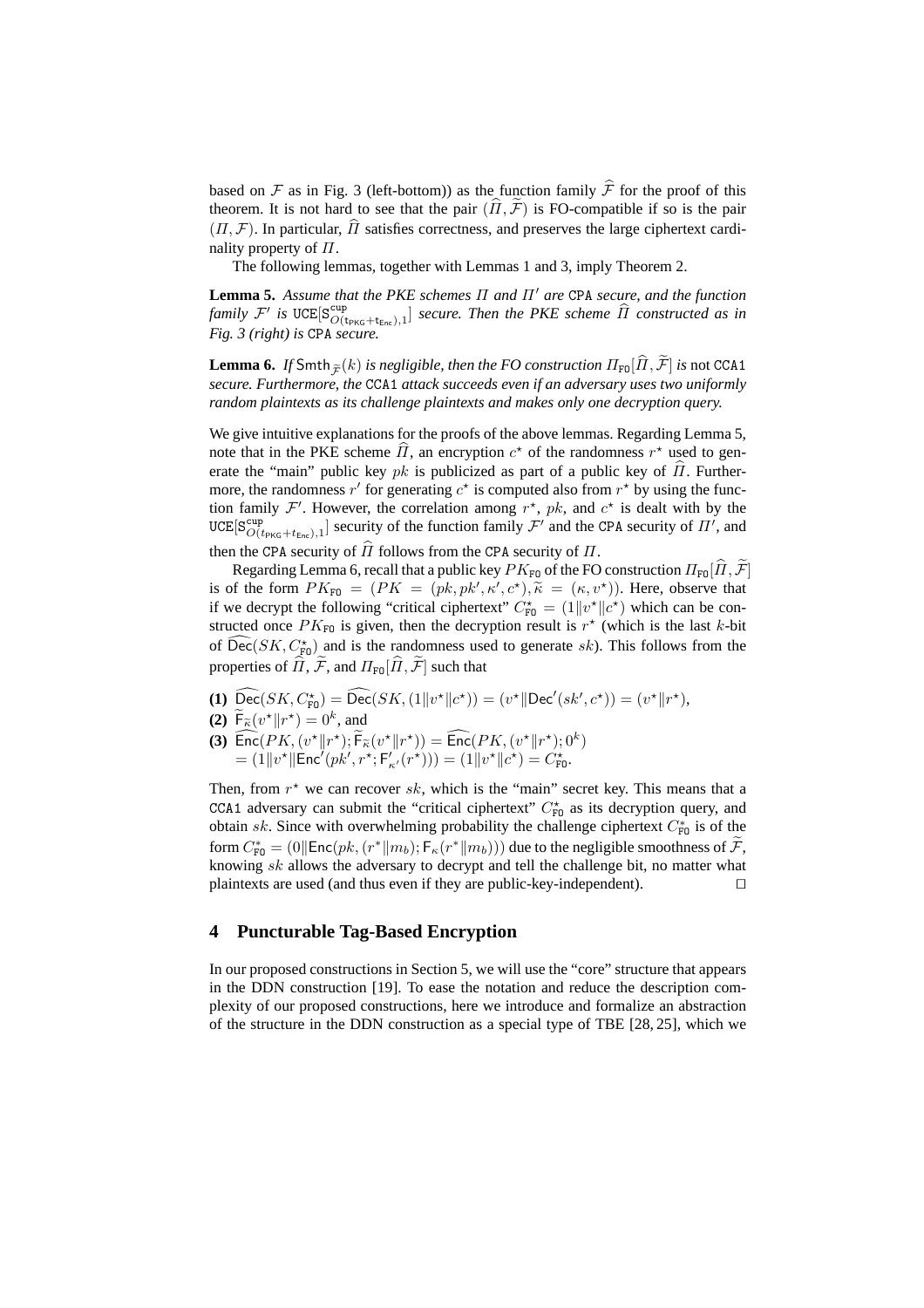call *puncturable tag-based encryption* (PTBE).<sup>6</sup> We remark that there would be several possible ways to formalize the "core" structure of the DDN construction, and our formalization here is one which is convenient for our purpose.

Intuitively, a PTBE scheme is a TBE scheme that has two modes for decryption: The normal mode and the punctured mode. The normal mode is just the normal decryption process of a TBE scheme. In the punctured mode, we can generate a "punctured" secret key *sk*<sub>tag</sub><sup>∗</sup> which can be used to decrypt all ciphertexts that are generated under tags tag that are different from tag*<sup>∗</sup>* , while the information of plaintexts does not leak from ciphertexts that are generated under the "punctured point" tag tag*<sup>∗</sup>* , even given the process of a 1BE scheme. In the punctured mode, we can generate a punctured secret<br>key  $\widehat{sk}_{\text{tag}*}$  which can be used to decrypt all ciphertexts that are generated under tags<br>tag that are different from tag<sup>\*</sup>, while th the name of the primitive.)

More formally, a PTBE scheme consists of the five PPTAs (TKG*,*TEnc*,*TDec*,* Punc,  $\widehat{\text{TDec}}$ ) among which the latter three algorithms are deterministic, with the following interface:

**Key Generation: Encryption: Decryption:**  $(k, sk) \leftarrow \textsf{TKG}(1^k)$  $\overline{c \leftarrow \text{TEnc}(pk, \text{tag}, m)}$   $\overline{m(\text{or }\bot) \leftarrow \text{TDec}(sk, \text{tag}, c)}$ **Puncturing: Punctured Decryption: Figure 12.4 FICC(***s c* ← TEnc(*pk*, tag, *m*) **Pecryption:**<br> **n** (or ⊥) ← TDec(*s*<br> **n** (or ⊥) ← TDec( $s\overline{k}_{\text{tag**}}$ , tag, *c*)<br> *m* (or ⊥) ← TDec( $s\overline{k}_{\text{tag**}}$ , tag, *c*) **Punctured Decryption:**<br>  $m(\sigma \perp) \leftarrow \widehat{\text{TDec}}(\widehat{sk}_{\text{tag}^*}, \text{tag}, c)$ <br>
lic/secret key pair, *c* is a ciphertext of a plaintext *m* under *pk*, and  $\widehat{sk}_{\text{tag}^*}$  is a "punctured" secret key corresponding to a tag

where (*pk, sk*) is a public/secret key pair, *c* is a ciphertext of a plaintext *m* under *pk* and a tag tag  $\in \{0,1\}^k$  $\mathsf{tag}* \in \{0,1\}^k.$ 

*Correctness.* We require for all  $k \in \mathbb{N}$ , all tags tag<sup>\*</sup>, tag  $\in \{0,1\}^k$  such that tag<sup>\*</sup>  $\neq$ tag, all  $(pk, sk)$  output by  $\mathsf{TKG}(1^k)$ , all  $m$ , and all  $c$  output by  $\mathsf{TEnc}(pk, \mathsf{tag}, m)$ , it  $\text{holds that } \mathsf{TDec}(sk,\mathsf{tag},c) = \widehat{\mathsf{TDec}}(\mathsf{Punc}(sk,\mathsf{tag}^*),\mathsf{tag},c) = m.$ 

We stress that the above correctness is only guaranteed for the case in which a ciphertext *c* is generated from  $\textsf{TEnc}(pk, \textsf{tag}, \cdot)$  and tag  $\neq \textsf{tag}^*$ . We do not specify anything when these conditions are not guaranteed.

*Extended CPA Security:* CPA *Security in the Presence of a Punctured Secret Key.* As a security requirement for a PTBE scheme, we define *extended CPA security* (eCPA security, for short) which requires that CPA security hold even in the presence of a punctured secret key.

**Definition 5.** We say that a PTBE scheme  $\mathcal T$  is eCPA secure if for all PPTAs  $\mathcal A$  =  $(\mathcal{A}_0,\mathcal{A}_1,\mathcal{A}_2)$ , Adv $_{\mathcal{T},\mathcal{A}}^{\text{eCPA}}(k):=2\cdot|\Pr[\mathsf{Expt}_{\mathcal{T},\mathcal{A}}^{\text{eCPA}}(k)=1]-1/2|$  is negligible, where the

experiment 
$$
\text{Expt}_{\mathcal{T},\mathcal{A}}^{\text{eCPA}}(k)
$$
 is defined as follows:

\n
$$
\text{Expt}_{\mathcal{T},\mathcal{A}}^{\text{eCPA}}(k) : \left[ (\text{tag}^*,\text{st}) \leftarrow \mathcal{A}_0(1^k); \ (pk, sk) \leftarrow \text{TKG}(1^k);
$$
\n
$$
\widehat{sk}_{\text{tag}^*} \leftarrow \text{Punc}(sk,\text{tag}^*); \ (m_0, m_1, \text{st}') \leftarrow \mathcal{A}_1(\text{st}, pk, \widehat{sk}_{\text{tag}^*}); \ b \leftarrow \{0, 1\};
$$
\n
$$
c^* \leftarrow \text{TEnc}(pk, \text{tag}^*, m_b); \ b' \leftarrow \mathcal{A}_2(\text{st}', c^*); \ \text{Return } (b' \stackrel{?}{=} b). \ ,
$$

The name "puncturable" is borrowed from the name of the primitive "puncturable" pseudorandom function [38].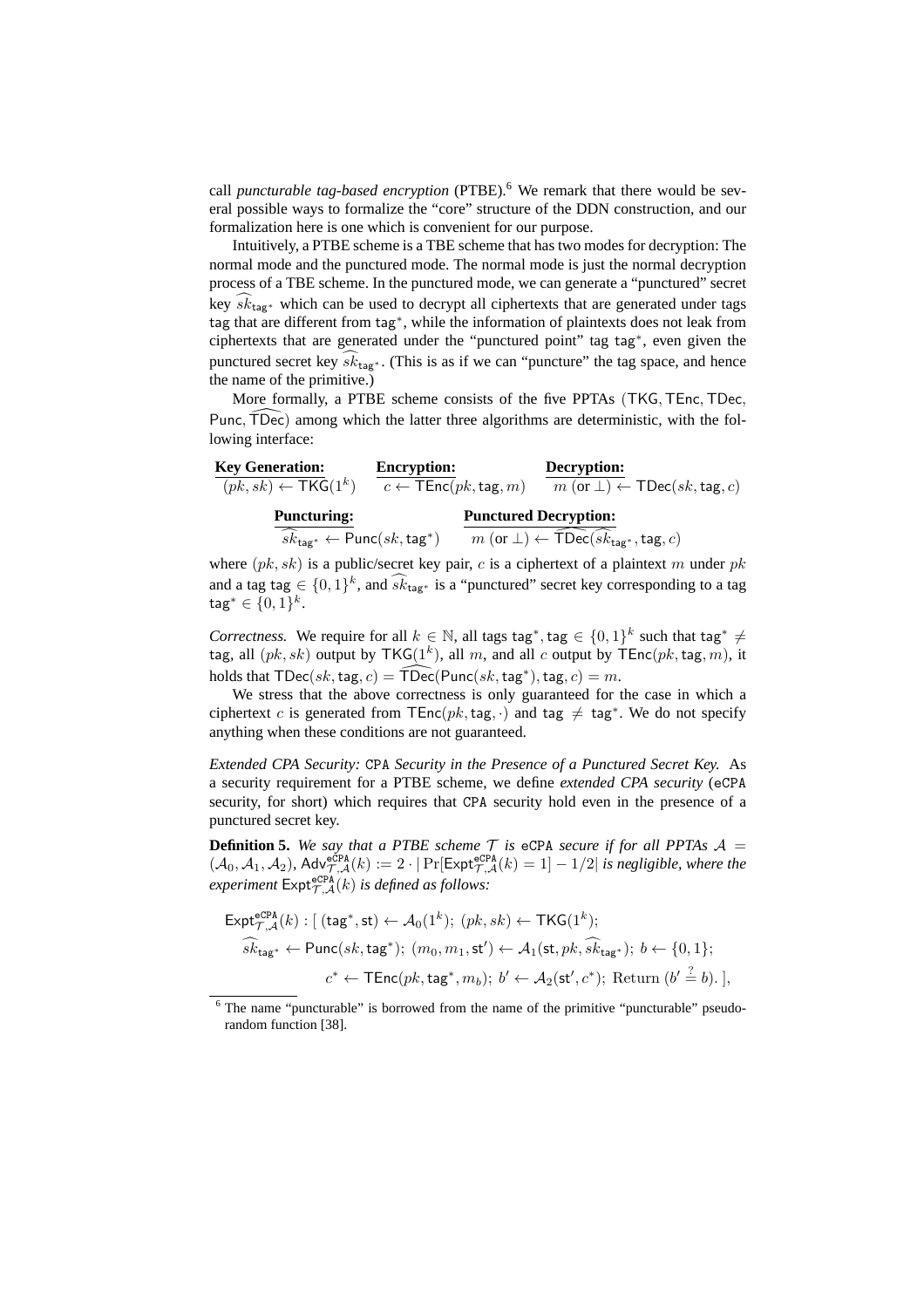| $TKG(1^k)$ :                                                      | $\mathsf{TDec}(sk,\mathsf{tag},c):$                                             | $\widehat{\mathsf{TDec}}(sk_{\mathsf{tag}^*},\mathsf{tag},c):$      |
|-------------------------------------------------------------------|---------------------------------------------------------------------------------|---------------------------------------------------------------------|
| $\forall (i, j) \in [k] \times \{0, 1\} :$                        | $(s k_i^{(j)})_{i \in [k], j \in \{0,1\}} \leftarrow sk$                        | $(t_i^*, s k_i^{(1-t_i^*)})_{i \in [k]}$                            |
| $(pk_i^{(j)}, sk_i^{(j)}) \leftarrow \text{PKG}(1^k)$             | $(c_i)_{i \in [k]} \leftarrow c$                                                | $\leftarrow$ sktar <sup>*</sup>                                     |
| $pk \leftarrow (pk_i^{(j)})_{i \in [k], j \in \{0,1\}}$           | Let $t_1$ be the first bit of tag.                                              | Let $t_i$ be the <i>i</i> -th bit of tag.                           |
| $sk \leftarrow (sk_i^{(j)})_{i \in [k], j \in \{0,1\}}$           | $m \leftarrow \textsf{Dec}(sk_1^{(t_1)}, c_1)$                                  | If $\forall i : t_i = t_i^*$ then                                   |
| Return $(pk, sk)$ .                                               | Return $m$ .                                                                    | return $\perp$ .                                                    |
| $\mathsf{TEnc}(pk, \mathsf{tag}, m)$ :                            | $Punc(sk, tag^*)$                                                               | $(c_i)_{i \in [k]} \leftarrow c$                                    |
| $(pk_i^{(j)})_{i \in [k], j \in \{0,1\}} \leftarrow pk$           | $(s k_i^{(j)})_{i \in [k], j \in \{0,1\}} \leftarrow sk$                        | $\ell \leftarrow \min\{ i   t_i \neq t_i^* \}$                      |
| Let $t_i$ be the <i>i</i> -th bit of tag.                         | Let $t_i^*$ be the <i>i</i> -th bit of tag <sup>*</sup> .                       | $m \leftarrow \textsf{Dec}(sk_{\ell}^{(1-t_{\ell}^{*})}, c_{\ell})$ |
| $\forall i \in [k]: c_i \leftarrow \mathsf{Enc}(pk_i^{(t_i)}, m)$ | $\widehat{sk}_{\texttt{tag}*} \leftarrow (t^*_i, sk_i^{(1-t^*_i)})_{i \in [k]}$ | Return $m$ .                                                        |
| Return $c \leftarrow (c_i)_{i \in [k]}$ .                         | Return $sk_{\text{ta}e^*}$ .                                                    |                                                                     |

**Fig. 4.** A concrete instantiation of a PTBE scheme *T* based on a CPA secure PKE *Π*.

*where in the experiment it is required that*  $|m_0| = |m_1|$ *.* 

*Concrete Instantiation of PTBE.* Since PTBE is intended to abstract the structure that appears in the DDN construction [19], the concrete instantiation of PTBE is exactly one that is used in [19], which is constructed from any CPA secure PKE scheme. Specifically, given a CPA secure PKE scheme  $\Pi = (PKG, Enc, Dec)$ , we construct a PTBE scheme  $\mathcal{T} =$  (TKG, TEnc, TDec, Punc, TDec) as in Fig. 4. In the full version of our paper, we will give the proof for the eCPA security of *T* .

One of the merits of considering PTBE as a stand-alone primitive would be that it can be instantiated from other primitives, such as broadcast encryption and a multiuser PKE scheme/KEM. A potential advantage of instantiations with these alternative building blocks is that the public key and/or ciphertext size could be much shorter than the simplest construction from a CPA secure PKE scheme. For example, if we use a broadcast encryption scheme by Boneh, Gentry, and Waters [11] to instantiate a PTBE scheme, then a ciphertext consists of a constant number of group elements (in bilinear groups), regardless of the security parameter *k*.

## **5 Chosen Ciphertext Security via UCE**

In this section, we show our positive results: Specifically, in Section 5.1, we show the proposed CCA secure KEM based on a PTBE scheme, a commitment scheme, and a UCE secure function family (for which we will specify the class of sources shortly). Since the first two building blocks can be constructed from CPA secure PKE, our KEM can be constructed only from CPA secure PKE and a UCE secure function family.

Due to space limitations, our result on a DPKE scheme is not included in this proceedings version, and we refer the reader to the full version. In Section 5.2, we instead give brief overview of the result, as well as several extensions of our positive results.

## **5.1** CCA **Secure KEM**

Let  $\mathcal{T} = (TKG, \mathsf{TEnc}, \mathsf{TDec}, \mathsf{Punc}, \mathsf{TDec})$  be a PTBE scheme and  $\mathcal{C} = (\mathsf{CKG}, \mathsf{Com})$ be a commitment scheme. We assume the plaintext/message space of both  $T$  and  $C$  to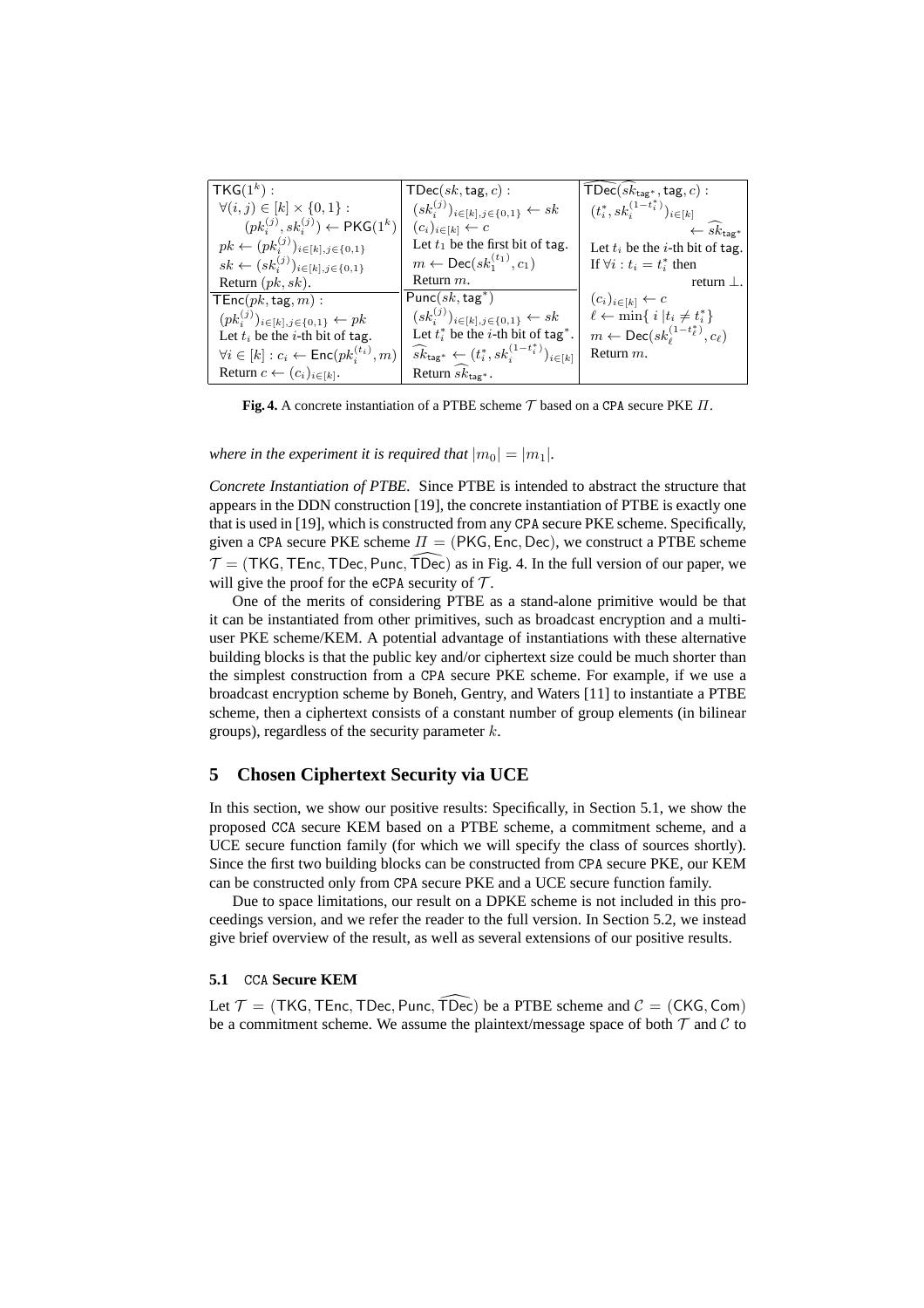| $KKG(1^k)$ :                     | $\mathsf{Encap}(PK)$ :                                    | $Decap(SK, C)$ :                                                       |
|----------------------------------|-----------------------------------------------------------|------------------------------------------------------------------------|
|                                  | $(pk, ck, \kappa) \leftarrow PK$                          | $(sk, PK) \leftarrow SK; (pk, ck, \kappa) \leftarrow PK$               |
|                                  |                                                           | $(\textsf{tag}, c) \leftarrow C$                                       |
| $\kappa \leftarrow$ FKG $(1^k)$  | $\beta \leftarrow F_{\kappa}(\alpha)$                     | $\alpha \leftarrow \textsf{TDec}(sk,\textsf{tag},c)$                   |
| $PK \leftarrow (pk, ck, \kappa)$ | Parse $\beta$ as $(r, r', K)$                             | If $\alpha = \perp$ then return $\perp$ .                              |
| $SK \leftarrow (sk, PK)$         | $\in \{0,1\}^{\ell+\ell'+k}$ .                            | $\beta \leftarrow F_{\kappa}(\alpha)$                                  |
| Return $(PK, SK)$ .              | $\mathsf{tag} \leftarrow \mathsf{Com}(ck,\alpha;r')$      | Parse $\beta$ as $(r, r', K) \in \{0, 1\}^{\ell + \ell' + k}$ .        |
|                                  | $c \leftarrow \mathsf{TEnc}(pk, \mathsf{tag}, \alpha; r)$ | If TEnc $(pk, \text{tag}, \alpha; r) = c$                              |
|                                  | $C \leftarrow (\texttt{tag}, c)$                          | and Com $(ck, \alpha; r') = \text{tag}$                                |
|                                  | Return $(C, K)$ .                                         | then return K else return $\perp$ .                                    |
|                                  | $ck \leftarrow \mathsf{CKG}(1^k)$                         | $(pk, sk) \leftarrow \text{TKG}(1^k)$<br>$\alpha \leftarrow \{0,1\}^k$ |

**Fig. 5.** The proposed CCA secure KEM *Γ*.

be  $\{0,1\}^k$ , and the randomness space of TEnc in  $\mathcal T$  and Com in  $\mathcal C$  to be  $\{0,1\}^{\ell}$  and  $\{0,1\}^{\ell'}$ , respectively, for some positive polynomials  $\ell = \ell(k)$  and  $\ell' = \ell'(k)$ . Let  $\mathcal{F} =$ (FKG, F) be a function family with input length *k* and output length  $\ell(k) + \ell'(k) + k$ . Then, our proposed KEM  $\Gamma = (KKG, Encap, Decap)$  is constructed as in Fig. 5.

*Alternative Decapsulation Algorithm.* To show the CCA security of the proposed KEM *Γ*, it is useful to consider the following alternative decapsulation algorithm AltDecap. For a *k*-bit string tag<sup>\*</sup>  $\in \{0,1\}^k$  and a key pair  $(PK, SK)$  output by KKG(1<sup>*k*</sup>), where *Alternative Decapsulation Algorithm.* To show the CCA security of the proposed KEM  $\Gamma$ , it is useful to consider the following alternative decapsulation algorithm AltDecap.<br>For a *k*-bit string tag<sup>∗</sup> ∈ {0, 1}<sup>k</sup> and a *F*, it is useful to consider the following alternative decapsulation algorithm AltDecap.<br> *For a k*-bit string tag<sup>\*</sup>  $\in$  {0,1}<sup>*k*</sup> and a key pair (*PK, SK*) output by KKG(1<sup>*k*</sup>), where  $PK = (pk, ck, \kappa)$  and  $SK = (sk, PK)$ , we *k* by *SK*<sub>tag<sup>∗</sup></sub> = (tag<sup>\*</sup>)<br>*k* and a key pair (*PK*, *k*<br>*sk*, *PK*), we define an <br>*k* by  $\widehat{SK}_{\text{tag}}^*$  = (tag<sup>\*</sup>) Punc(*sk,*tag*<sup>∗</sup>* of contract the contract the contract of contract the contract of contract the secret key  $\widehat{SK}_{\text{tag}^*}$ ,  $\kappa$ ) and  $SK = (sk, PK)$ , we define an "alternative" secret key  $\widehat{SK}_{\text{tag}^*}$  here  $\widehat{sk}_{\text{tag}^*} = (tag^*, \widehat{sk}_{\text{tag}$ and a ciphertext  $C = (tag, c)$  as input, and runs as follows: associated with  $\text{tag}^* \in \{0,1\}^k$  by  $\overline{SK}_{\text{tag}^*} = (\text{tag}^*, \overline{sk}_{\text{tag}^*}, PK)$ , where  $\overline{sk}_{\text{tag}^*} = \text{Punc}(sk, \text{tag}^*)$ . AltDecap takes an "alternative" secret key  $\overline{SK}_{\text{tag}^*}$  defined as above and a ciphertext  $C = (\text$ 

AltDecap( $\widehat{SK}_{\text{tag}^*}, C$ ): If tag<sup>\*</sup> = tag, then return  $\perp$ . Otherwise, run in exactly the same way as Decap( $SK, C$ ), except that " $\alpha \leftarrow \widehat{\text{TDec}(sk_{\text{tag}^*}, \text{tag}, c)}$ " is executed instead of " $\alpha \leftarrow \text{TDec}(sk, \text{tag}, c)$ ."

The following lemma is easy to see due to the correctness of the underlying PTBE scheme  $\mathcal T$  and the validity check of  $c$  by re-encryption performed at the last step.

**Lemma 7.** *Let* tag<sup>\*</sup> ∈ {0,1}<sup>*k*</sup> *be a string and let* (*PK, SK*) *be a key pair output by* The following lemma is easy to see due to the correctness of the underlying PTBE scheme  $\mathcal T$  and the validity check of  $c$  by re-encryption performed at the last step.<br>**Lemma 7.** Let  $\tan x \in \{0, 1\}^k$  be a string and le *for any ciphertext*  $C = (\text{tag}, c)$  *(which could be outside the range of*  $\text{Encap}(PK)$ *) satisfying* tag  $\neq$  tag<sup>\*</sup>, *it holds that* Decap( $SK, C$ ) = AltDecap( $\widehat{SK}_{\text{tar}}$ <sup>\*</sup>, C).  $\in \{0,1\}^k$  *be a string and let* (*PK, SK*) *be a key pair re, let*  $\widetilde{SK}_{\text{tag}*}$  *∗ be an alternative secret key as defined ab* = (tag, *c*) (which could be outside the range of Enc, *it holds that* Decap(*SK*,

*Security of Γ.* The security of *Γ* is guaranteed by the following theorem.

**Theorem 3.** *Assume that the PTBE scheme T is* eCPA *secure, the commitment scheme* C is hiding and target-binding, and the function family  $\mathcal F$  is  $\mathrm{UCE}[S_{t,1}^{\mathrm{cup}}]$  secure with  $t=$  $O(t_{TKG} + t_{TEnc} + t_{Punc} + t_{CKG} + t_{Com})$ *. Then, the KEM*  $\Gamma$  *constructed as in Fig. 5 is* CCA *secure.*

*Proof Sketch of Theorem 3.* Let *A* be any PPTA adversary that attacks the KEM *Γ* in the sense of CCA security. Consider the following sequence of games: (Here, the values with asterisk (\*) represent those related to the challenge ciphertext for *A*.)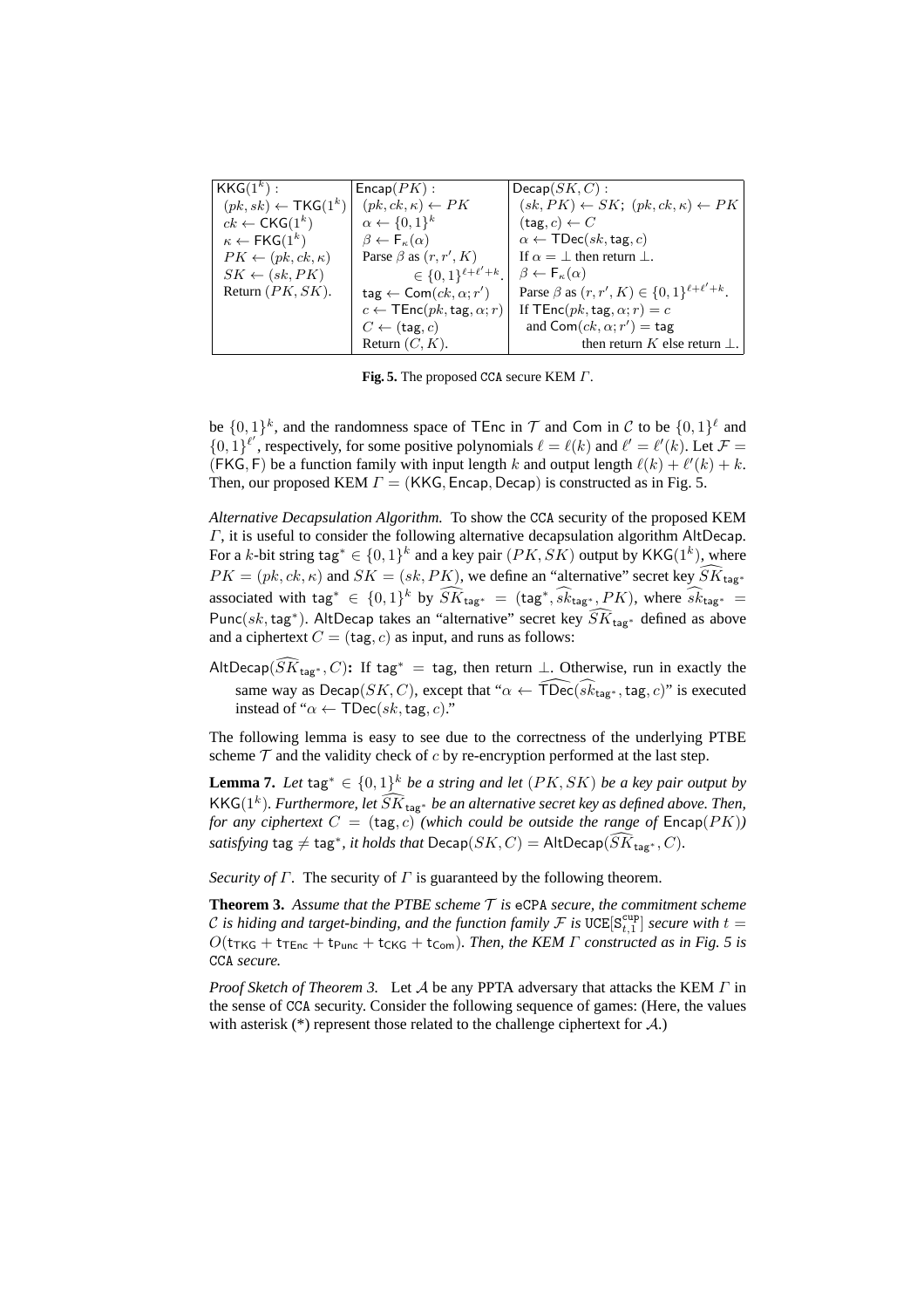**Game 1:** This is the experiment  $\text{Expt}_{T,\mathcal{A}}^{\text{CCA}}(k)$  itself.

- **Game 2:** Same as Game 1, except that all decapsulation queries  $C = (tag, c)$  satisfying tag = tag*<sup>∗</sup>* are answered with *⊥*.
- **Game 3:** Same as Game 2, except that all decapsulation queries *C* are answered with AltDecap( $\overline{S}\overline{K}_{\text{tag}*}$ , C), where  $\overline{S}\overline{K}_{\text{tag}*}$  is the alternative secret key corresponding to (*PK, SK*) and tag*<sup>∗</sup>* .
- **Game 4:** Same as Game 3, except that *r ∗ , r′∗, K<sup>∗</sup>* 1 are picked uniformly at random, independently of  $\beta^* = \mathsf{F}_{\kappa}(\alpha^*)$ . That is, the steps " $\beta^* \leftarrow \mathsf{F}_{\kappa}(\alpha^*)$ ; Parse  $\beta^*$  as  $(r^*, r'^*, K_1^*) \in \{0, 1\}^{\ell + \ell' + k}$  in Game 3 are replaced with the step " $(r^*, r'^*, K_1^*)$ "  $\leftarrow \{0,1\}^{\ell+\ell'+k}$ ," and we do not compute  $\beta^*$  anymore.

For  $i \in [4]$ , let  $S_i$  denote the event that *A* succeeds in guessing the challenge bit  $(i.e. b' = b \text{ occurs})$  in Game *i*. Note that  $\text{Adv}_{\Gamma,A}^{\text{CCA}}(k) = 2 \cdot |\Pr[S_1] - 1/2| \leq 2 \cdot$ *i***∈**[3]  $|Pr[S_i] - Pr[S_{i+1}]| + 2 \cdot |Pr[S_4] - 1/2|$ . We will show that  $|Pr[S_i] - Pr[S_{i+1}]|$ is negligible for each  $i \in [3]$  and that  $Pr[S_4] = 1/2$ , which proves the theorem.

Firstly, notice that  $|Pr[S_1] - Pr[S_2]|$  can be upperbounded by the probability of *A* making a decapsulation query  $C = (\text{tag}, c)$  satisfying tag = tag\*,  $c \neq c^*$ , and Decap( $SK, C$ )  $\neq \perp$ . In the full proof, we will show that such a query can be used to break the target-binding property of the commitment scheme  $C$ , and hence  $A$  will submit a query of this type only with negligible probability, due to the target-binding property of the commitment scheme *C*.

It is easy to see that  $Pr[S_2] = Pr[S_3]$  holds, because the behavior of the oracle in Game 2 and that in Game 3 are identical due to Lemma 7.

 $\text{To show the upperbound of } | \Pr[\mathsf{S}_3]-\Pr[\mathsf{S}_4]|, \text{ we need to use the UCE}[ \mathsf{S}_{t,1}^{\text{cup}} ] \text{ security}$ of the function family  $\mathcal{F}$ . Define the source  $\mathcal{S}$  that takes  $1^k$  as input, expects to have access to an oracle  $O \in \text{Func}_{k \to (\ell + \ell' + k)}$ , and computes an output (leakage)  $L = (pk,$  $ck$ , tag<sup>\*</sup>,  $sk_{\text{tag}}$ <sup>\*</sup>,  $c$ <sup>\*</sup>,  $K$ <sup>\*</sup>) in the following way:  $\frac{1}{2}$  **how the up**<br>**o** an oracle<br>*,*  $\widehat{sk}_{\text{tag}*}, c^*$ 

$$
\mathbf{c}_1 \mathbf{c}_2 \mathbf{c}_3 \mathbf{c}_4 \mathbf{c}_5 \mathbf{c}_5 \mathbf{c}_6 \mathbf{c}_7 \mathbf{c}_8 \mathbf{c}_7 \mathbf{c}_8 \mathbf{c}_8 \mathbf{c}_9 \mathbf{c}_9 \mathbf{c}_1 \mathbf{c}_1 \mathbf{c}_2 \mathbf{c}_3 \mathbf{c}_4 \mathbf{c}_5 \mathbf{c}_7 \mathbf{c}_8 \mathbf{c}_7 \mathbf{c}_8 \mathbf{c}_7 \mathbf{c}_8 \mathbf{c}_7 \mathbf{c}_7 \mathbf{c}_8 \mathbf{c}_7 \mathbf{c}_8 \mathbf{c}_7 \mathbf{c}_8 \mathbf{c}_8 \mathbf{c}_9 \mathbf{c}_9 \mathbf{c}_9 \mathbf{c}_9 \mathbf{c}_9 \mathbf{c}_9 \mathbf{c}_9 \mathbf{c}_9 \mathbf{c}_9 \mathbf{c}_9 \mathbf{c}_9 \mathbf{c}_9 \mathbf{c}_9 \mathbf{c}_9 \mathbf{c}_9 \mathbf{c}_9 \mathbf{c}_9 \mathbf{c}_9 \mathbf{c}_9 \mathbf{c}_9 \mathbf{c}_9 \mathbf{c}_9 \mathbf{c}_9 \mathbf{c}_9 \mathbf{c}_9 \mathbf{c}_9 \mathbf{c}_9 \mathbf{c}_9 \mathbf{c}_9 \mathbf{c}_9 \mathbf{c}_9 \mathbf{c}_9 \mathbf{c}_9 \mathbf{c}_9 \mathbf{c}_9 \mathbf{c}_9 \mathbf{c}_9 \mathbf{c}_9 \mathbf{c}_9 \mathbf{c}_9 \mathbf{c}_9 \mathbf{c}_9 \mathbf{c}_9 \mathbf{c}_9 \mathbf{c}_9 \mathbf{c}_9 \mathbf{c}_9 \mathbf{c}_9 \mathbf{c}_9 \mathbf{c}_9 \mathbf{c}_9 \mathbf{c}_9 \mathbf{c}_9 \mathbf{c}_9 \mathbf{c}_9 \mathbf{c}_9 \mathbf{c}_9 \mathbf{c}_9 \mathbf{c}_9 \mathbf{c}_9 \mathbf{c}_9 \mathbf{c}_9 \mathbf{c}_9 \mathbf{c}_9 \mathbf{c}_9 \mathbf{c}_9 \mathbf{c}_9 \mathbf{c}_9 \mathbf{c}_9 \mathbf{c}_9 \mathbf{c}_9 \mathbf{c}_9 \mathbf{c}_9 \mathbf{c}_9 \mathbf{
$$

Defined as above, it is obvious that  $S$  satisfies the restrictions on the running time and the number of queries. Furthermore, due to the hiding property of the commitment scheme  $\mathcal C$  and the eCPA security of the PTBE scheme  $\mathcal T$ , it is straightforward to see that S is computationally unpredictable, and thus it holds that  $S \in S_{t,1}^{\text{cup}}$ . Then, in the full proof, we will show that there exists a PPTA  $B_u$  that takes as input a function index  $\kappa$ , the number of queries. Furthermore, due to the hiding property of the commitment<br>scheme C and the eCPA security of the PTBE scheme T, it is straightforward to see that<br>S is computationally unpredictable, and thus it holds is either  $F_k(\cdot)$  or a random function, simulates Game 3 or Game 4 perfectly for *A* depending on  $\mathcal{B}_u$ 's challenge bit, and has the UCE advantage  $\text{Adv}_{\mathcal{F},(\mathcal{S},\mathcal{B}_u)}^{\text{UCE}}(k) = |\Pr[\mathsf{S}_3] - \mathsf{C}_u$  $Pr[S_4]|$ . Hence,  $|Pr[S_3] - Pr[S_4]|$  is negligible by the UCE $[S_{t,1}^{cup}]$  security of *F*.

Finally, in Game 4, the "real" session-key  $K_1^*$  is independent of the challenge ciphertext  $C^*$  and is a uniformly random value, and thus the challenge bit *b* is informationtheoretically hidden from *A*'s view. This implies  $Pr[S_4] = 1/2$ .  $□$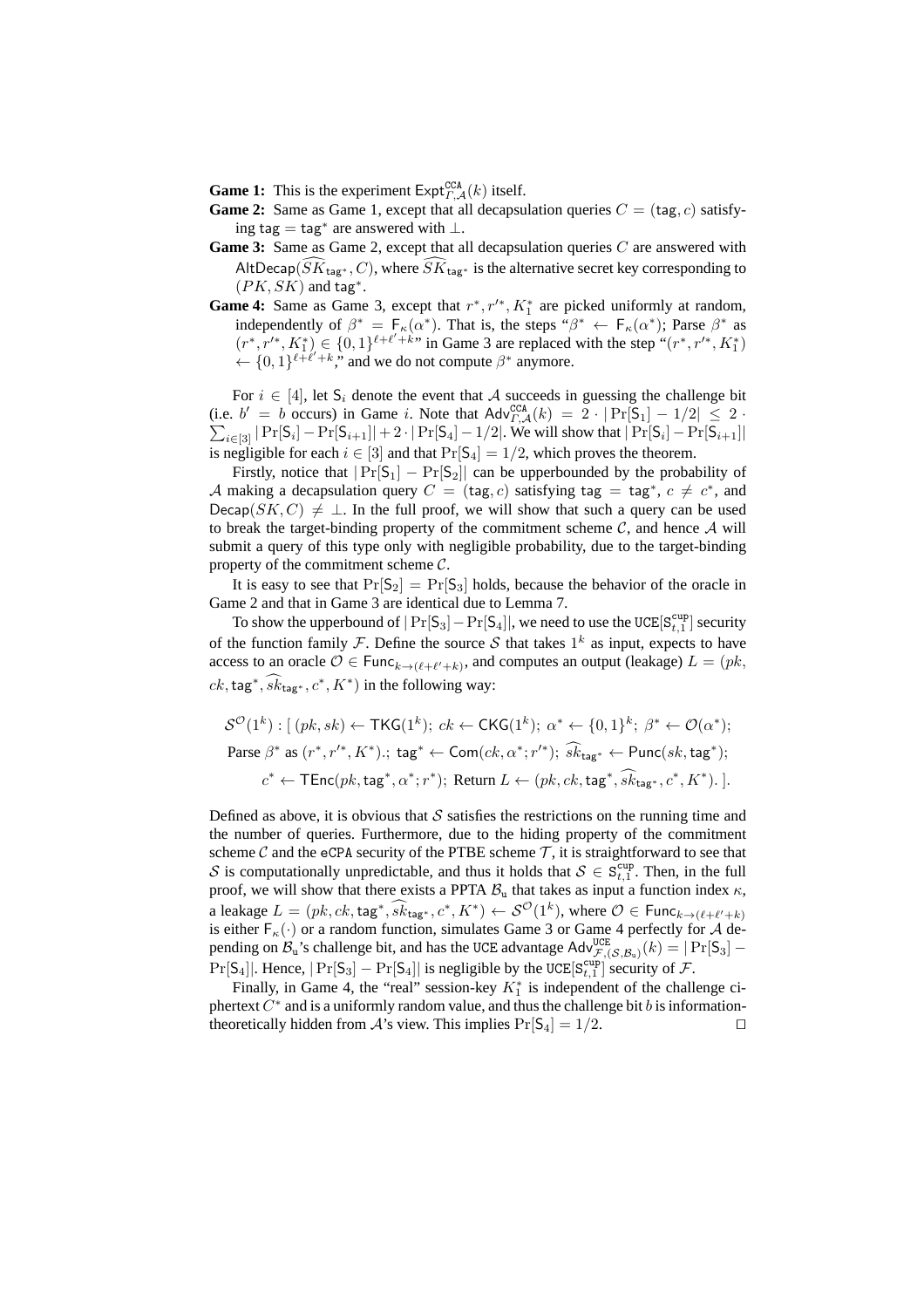#### **5.2 Further Results and Extensions**

CCA *Secure DPKE for Block Sources with Bounded Running Time.* Note that our proposed KEM has the property that a randomness used to generate a ciphertext is entirely recovered in the decryption process. Here, by deriving the randomness *r* and *r ′* (used for generating *c* and tag) from a plaintext *m* (instead of deriving them from the "seed" *α* picked randomly) by the UCE secure function family  $\mathcal{F}$ , we obtain a DPKE scheme. We can show that this DPKE scheme is CCA secure for block sources [10] (i.e. each plaintext sampled from the source has high min-entropy, even conditioned on all the previous plaintexts), as long as the sources satisfy an additional constraint that their running time is bounded by some predetermined polynomial  $t' = t'(k)$  (we call such a block source *t ′ -bounded block source*). This additional constraint on the running time of the sources is due to our security proof in which the source for a UCE secure function family has to execute a  $t'$ -bounded block source for DPKE (that chooses the challenge plaintexts), and thus we have to rely on UCE  $[S_{t,1}^{\text{cup}}]$  security where *t* must be large enough to allow the execution of the *t ′* -bounded block source for DPKE (and other algorithms that need to be run for the security proof).

Although CCA security for block sources with bounded running time is clearly weaker than that for ordinary block sources, the constraint on the running time of the sources would not be a severe limitation in practice, because in most cases messages that are going to be encrypted will be chosen by honest parties and we do not expect picking messages to be computationally expensive.<sup>7</sup> We stress that we do not put any restriction on the running time of the "main" adversary who may perform decryption queries and any computationally heavy operations, as long as it runs in polynomial time.

*Function Families with Short Output Length.* For our proposed KEM, we use a function family  $\mathcal F$  with output length  $\ell + \ell' + k$ , which could be long (the actual length depends on how the PTBE scheme is instantiated). However, by employing a pseudorandom generator  $G: \{0,1\}^k \to \{0,1\}^{\ell+\ell'+k}$ , we can replace  $\mathcal F$  with a function family with output length *k*. This extension is however at the cost of using slightly stronger UCE security. Specifically, now we have to rely on the UCE  $[S_{t',1}^{cup}]$  security where  $t' = t + t_G$ and *t* is as stated in Theorem 3. This extension is also applicable to our DPKE scheme.

*Weakening the UCE Assumption Using Lossy Encryption.* We notice that in the security proof of our proposed KEM, if the underlying PTBE scheme is instantiated using a *lossy encryption* scheme [6] and the underlying commitment scheme is statistically hiding (which can be constructed from any lossy encryption scheme), then the source *S* used in the proof of Theorem 3 can be modified to show that it is statistically unpredictable. Specifically, this can be shown by considering an additional game between Game 3 and Game 4 in which we use lossy public keys for public keys corresponding to tag*<sup>∗</sup>* when generating a challenge ciphertext. (For this, in the full version of our paper we will also introduce a lossy-encryption-analogue of PTBE.)

Therefore, at the cost of employing a stronger assumption on the underlying PKE scheme, we can weaken the assumption on  $\mathcal F$  to be UCE[ $S_{t',1}^{\text{sup}}$ ] security where  $t'$  is de-

<sup>7</sup> This observation is due to one of the anonymous reviewers.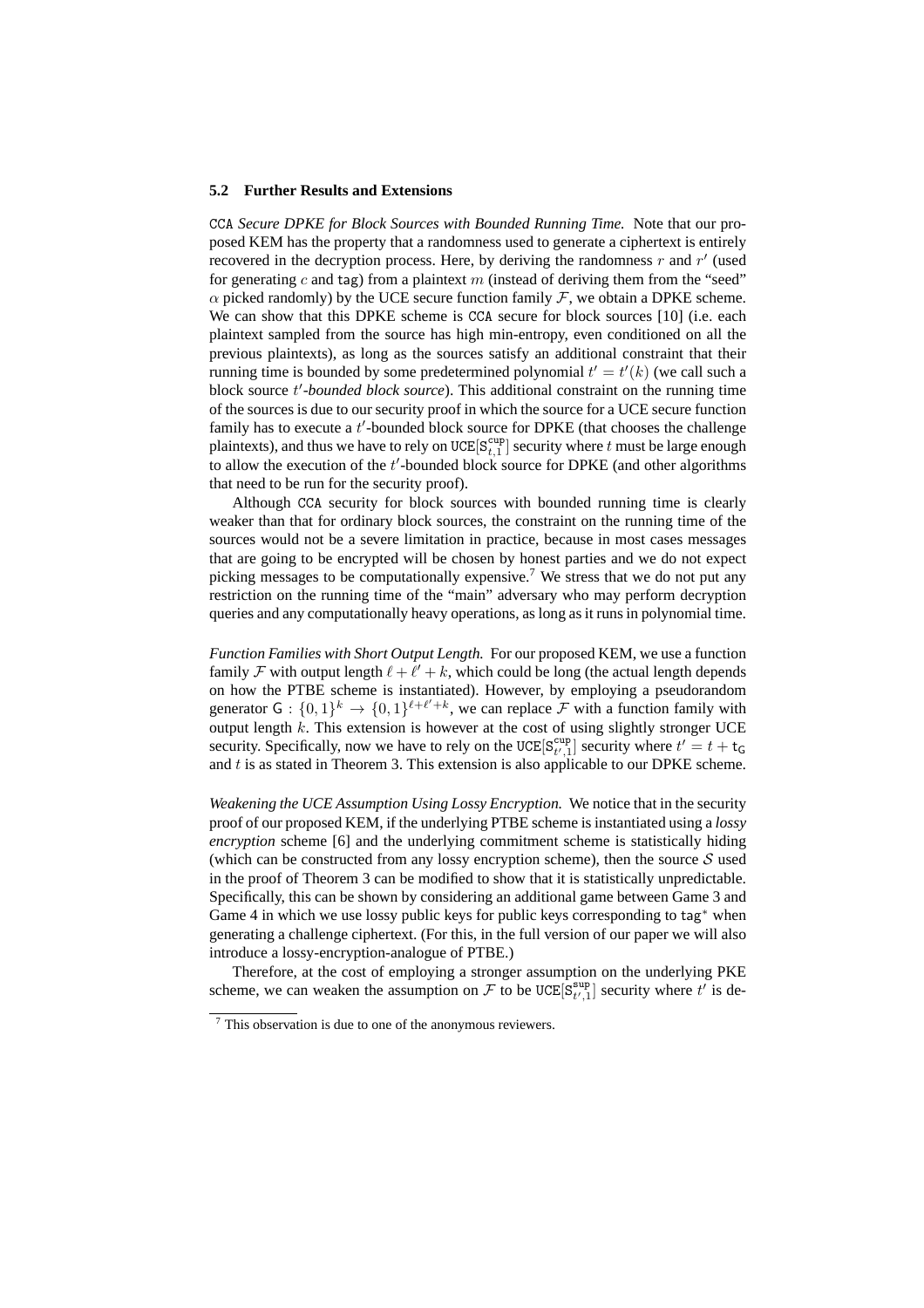pendent on the underlying lossy encryption scheme (and other building blocks). (We will specify  $t'$  in the full version.)

We note that similar tradeoffs about the assumptions among building blocks for constructing CCA secure PKE/KEM were shown in [29].

**Acknowledgement** The authors would like to thank Pooya Farshim for giving us a detailed overview of their attack [12] on UCE security using indistinguishability obfuscation. The authors would also like to thank Jacob Schuldt, the members of the study group "Shin-Akarui-Angou-Benkyou-Kai," and the anonymous reviewers of PKC 2014 for their helpful comments and suggestions. In particular, the authors are grateful to one of the reviewers for pointing out some issue in the security proof of our DPKE scheme, and for suggesting considering CCA security of DPKE for block sources with bounded running time.

## **References**

- 1. M. Abdalla, M. Bellare, and P. Rogaway. The oracle Diffie-Hellman assumptions and an analysis of DHIES. *CT-RSA 2001*, LNCS 2020, pp. 143–158, 2001.
- 2. B. Barak, O. Goldreich, R. Impagliazzo, S. Rudich, A. Sahai, S.P. Vadhan, and K. Yang. On the (im)possibility of obfuscating programs. *CRYPTO 2001*, LNCS 2139, pp. 1–18, 2001.
- 3. M. Bellare, A. Boldyreva, and A. O'Neill. Deterministic and efficiently searchable encryption. *CRYPTO 2007*, LNCS 4622, pp. 535–552, 2007.
- 4. M. Bellare, V.T. Hoang, and S. Keelveedhi. Instantiating random oracles via UCEs. *CRYPTO 2013(2)*, LNCS 8043, pp. 398–415, 2013.
- 5. M. Bellare, V.T. Hoang, and S. Keelveedhi. Instantiating random oracles via UCEs, 2013. Updated full version of [4]. http://eprint.iacr.org/2013/424.
- 6. M. Bellare, D. Hofheinz, and S. Yilek. Possibility and impossibility results for encryption and commitment secure under selective opening. *EUROCRYPT 2009*, LNCS 5479, pp. 1–35, 2009.
- 7. M. Bellare, S. Keelveedhi, and T. Ristenpart. Message-locked encryption and secure deduplication. *EUROCRYPT 2013*, LNCS 7881, pp. 296–312, 2013.
- 8. M. Bellare and P. Rogaway. Random oracles are practical: A paradigm for designing efficient protocols. *CCS 1993*, pp. 62–73, 1993.
- 9. M. Bellare and P. Rogaway. Optimal asymmetric encryption. *EUROCRYPT 1994*, LNCS 950, pp. 92–111, 1995.
- 10. A. Boldyreva, S. Fehr, and A. O'Neill. On notions of security for deterministic encryption, and efficient constructions without random oracles. *CRYPTO 2008*, LNCS 5157, pp. 335– 359, 2008.
- 11. D. Boneh, C. Gentry, and B. Waters. Collusion resistant broadcast encryption with short ciphertexts and private keys. *EUROCRYPT 2005*, LNCS 3494, pp. 114–127, 2005.
- 12. C. Brzuska, P. Farshim, and A. Mittelbach. Personal communication. December, 2013.
- 13. R. Canetti, O. Goldreich, and S. Halevi. The random oracle methodology, revisited. *STOC 1998*, pp. 209–218, 1998.
- 14. R. Canetti, S. Halevi, and J. Katz. Chosen-ciphertext security from identity-based encryption. *EUROCRYPT 2004*, LNCS 3027, pp. 207–222, 2004.
- 15. S.G. Choi, D. Dachman-Soled, T. Malkin, and H. Wee. Black-box construction of a nonmalleable encryption scheme from any semantically secure one. *TCC 2008*, LNCS 4948, pp. 427–444, 2008.